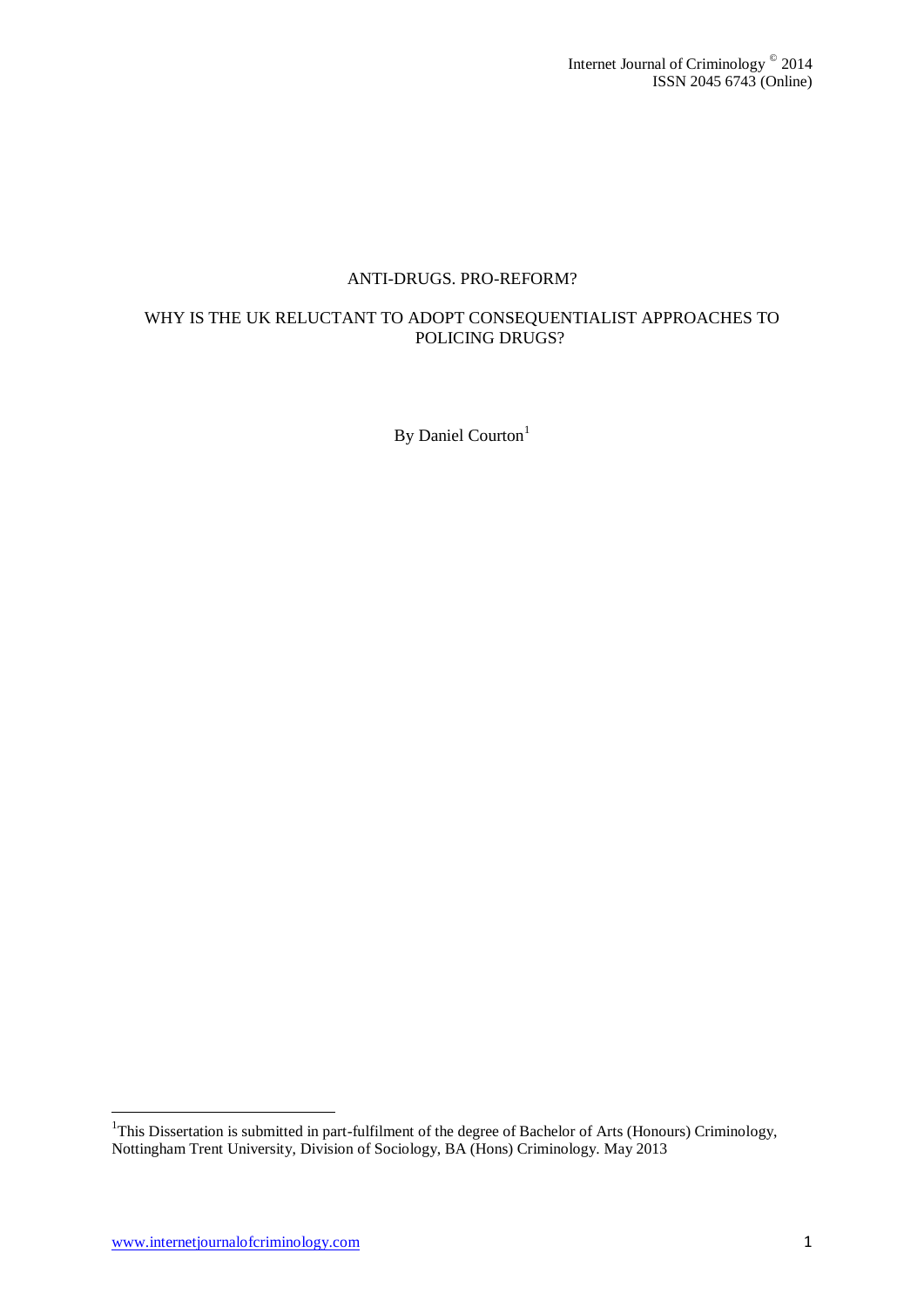# **Contents**

| Abstract.                                                                        | $\overline{\mathbf{3}}$ |
|----------------------------------------------------------------------------------|-------------------------|
| Acknowledgements.                                                                | $\overline{\mathbf{3}}$ |
| <b>Acronyms</b>                                                                  | 4                       |
| <b>Chapter One: Introduction.</b>                                                | 5                       |
| <b>Chapter Two: Methodology.</b>                                                 | $\overline{7}$          |
| <b>Chapter Three: Current Drug Policing Approaches and Debates.</b>              | 9                       |
| <b>Chapter Four: A Case Study of the Portuguese Approach- Decriminalisation.</b> | 11                      |
| <b>Chapter Five: Morality and Fear-How did Prohibition become dominant?</b>      | 13                      |
| <b>Chapter Six: A Cultural Comparison: The 'United' Kingdom?</b>                 | 15                      |
| <b>Chapter Seven: A Cultural Comparison: Portugal, a Culture of Control?</b>     | 19                      |
| <b>Chapter Eight: Conclusion.</b>                                                | 23                      |
| References.                                                                      | 26                      |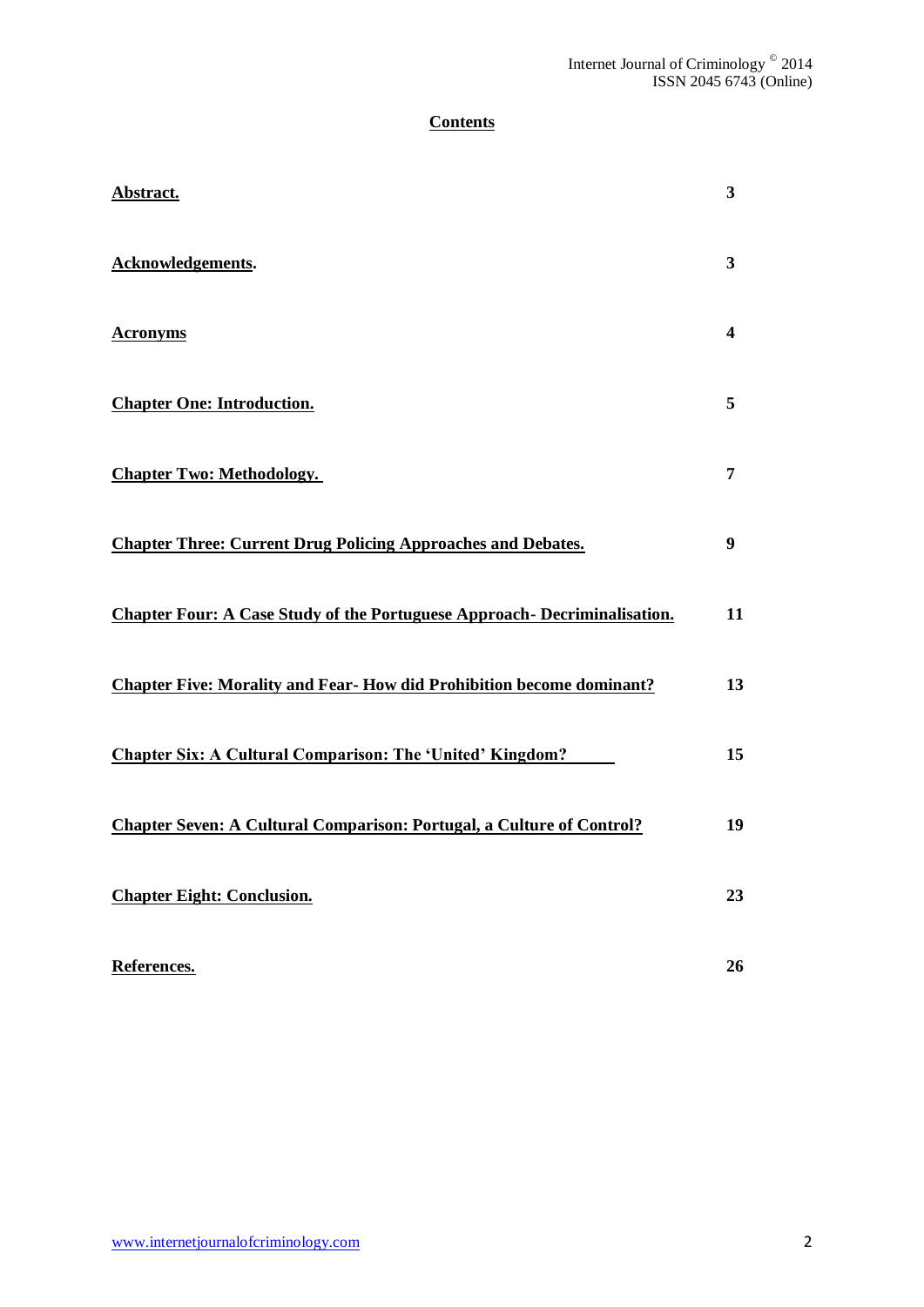#### **Abstract**

*'*If you are anti-drugs, you should be pro-reform' – Nick Clegg (BBC, 2012).

In 2012 a Home Affairs Select Committee recommended a Royal Commission into UK drug policy to investigate whether Portugal's decriminalisation policy could be adopted (HASC, 2012). These calls were echoed in 2013 with the All-Party Parliamentary Group Report into Drug Policy Reform (APGRDR, 2013). Both were carried out by party-politicians and supported by academics, yet these calls were rejected by Prime Minister David Cameron who stated that current approaches were succeeding (BBC, 2013). Moreover, at the time of writing, Brighton council is considering the use of decriminalised drug-use rooms, attracting similar criticism (BBC, 2013c). Why is the case? Why is the UK reluctant to adopt such consequentialist approaches to policing drugs when other nations are seeing successes and endorsements from professionals? What is the cultural context behind this?

This thesis is a literary analysis that presents a cultural comparison of the UK and Portugal to establish cultural explanations as to why the UK is reluctant in adopting consequentialist drug approaches when compared to other nations. This writer concludes that the UK is an embodiment of Young's *Exclusive Society* and Garland's *Culture of Control* and it is this cultural context that creates a reluctance to pursue such a consequentialist strategy as CJS policy is a reflection of a nation's culture. The importance of understanding the influences cultural context possess regarding drug policy development is highlighted. Therefore if there are any desires to change policy, cultural change is recommended for acceptance. Thus, further cultural comparisons regarding drug policy between different nations are recommended with a focus on the BRIC nations to reflect drugs' glocal attributes and the changing nature of this world.

### **Acknowledgements**

I would like to thank my family and friends for their support in completing my thesis. More specifically, my Mother who is now well versed in criminological discussion and cured of her insomnia after enthusiastically reading my dissertation. I would also like to thank my dissertation supervisor, Matthew Long, for his professional support and witticisms that provided much entertainment throughout.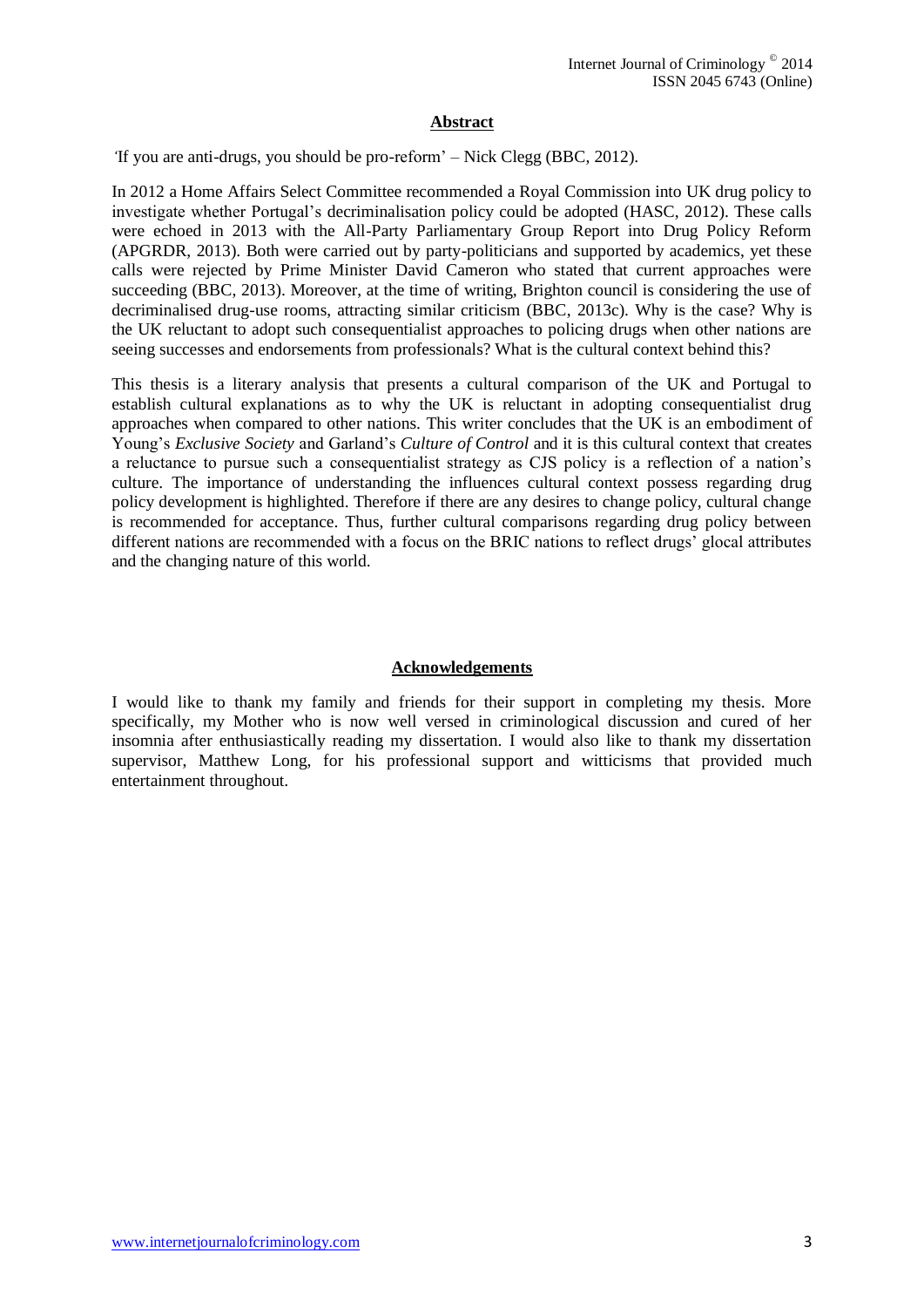#### **Acronyms**

**APGRDPR**- All-Party Parliamentary Group Report into Drug Policy Reform.

**APLD** – Associação para um Portugal Livre de Drogas (Association for a Drug-Free Portugal).

**BRIC –** Brazil, Russia, India and China.

**CDTs**- Comissões para a Dissuasão da Toxicodependência (Commissions for the Dissuasion of Drug Addiction).

**CJS**- Criminal Justice System.

**DIP**- Drug Intervention Programme.

**EMCDDA**- European Monitoring Centre for Drugs and Drug Addiction

**HASC**- Home Affairs Select Committee.

**PDU**- Problematic Drug User.

**PIDE**- Polícia Internacional e de Defesa do Estado (International State Defence Police).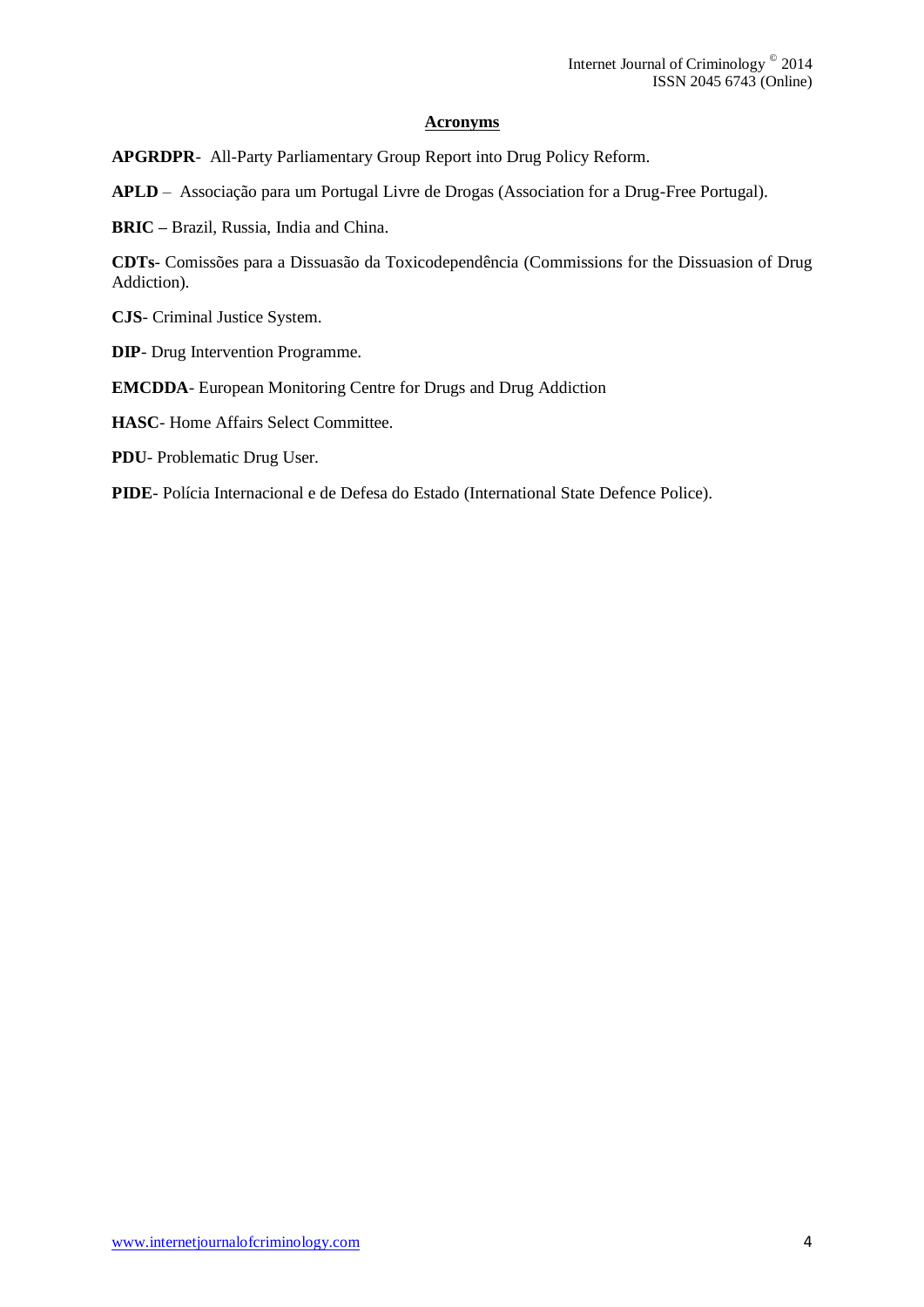## **Chapter One: Introduction**

In this thesis *drugs* are defined as the illicit materials controlled by the Misuse of Drugs Act 1971 (Bean, 2008). Policing drugs is complex as it involves crime, health, society, economics and politics (HM Government, 2010). It has the potential to be more of a problem as, during austerity, communities are more at risk of involvements in drugs (EMCDDA, 2010). Importantly, many nations are involved; it is a glocal issue- a local issue with global connections and implications (Bowling and Sheptycki, 2012). Therefore, any nation's drug policy will be important due to the related issues individuals, communities and nations experience (UKDPC, 2012). This is why drug policing continues to be an important criminological issue (Hammersley, 2008). It is due to this glocal attribute this thesis presents a cultural comparison between the UK and Portugal, the methodological issues and justifications surrounding this are explored in Chapter Two.

The policing of drugs is a contemporary issue; policy is forever debated (ibid). For instance, there have been recent calls for a Royal Commission into UK drugs policy to investigate whether Portugal's approach of decriminalisation could be mirrored (APGDPR, 2013; HASC, 2012). This was widely reported and high-ranking politicians commented, with Deputy Prime Minister Nick Clegg accepting such calls and others, including Prime Minister David Cameron, rebuking them; arguing current approaches as successful (BBC, 2013a).

This highlights another aspect; there are many views regarding best practice (Bean, 2008). Chapter 3 will explore current UK approaches and debates surrounding policing drugs. This will include the prohibitive w*ar on drugs* mentality (ibid); the drug-crime link; calls for legalisation and commercialisation; and consequentialist, harm-reductive aspects. *Consequentialism* justifies policy by focusing on the repercussions with the utilitarian goal of positives outweighing the negative results (Cavadino and Dignan, 2007) such as treatment to rehabilitate PDUs in the drug policing context.

Chapter 4 will explore decriminalisation with a brief case study of Portugal's strategy and debates regarding effectiveness. It will be shown how two polar arguments- Portugal's approach as a success and as a failure- can be observed from the same data and how this can discredit professional opinion.

With such approaches evident in Portugal, and British approaches possessing elements of consequentialism as harm-reductive aims to rehabilitate PDUs - why is prohibition the dominant paradigm when research argues it exacerbates issues (Bean, 2008)? Chapter 5 will present how and why prohibition was established as the norm. The beginnings of the *war on drugs* and the growth of morality and populism within law and order will be scrutinised to provide explanation.

Importantly, it must be understood why and how certain approaches are adopted in some nations when rejected in others (May, 2011). Why is Portugal's approach rejected by UK politicians to the point where a Royal Commission is not even instigated? It will be debated this is the result of the UK being an *Exclusive Society* and *Culture of Control-* where politicians advertise state power and reassure the public's insecurity towards the new diverse, unstable world by pursuing morally expressive, populist CJS policies. (Garland, 2001; Young, 1999). Whereas, in other nations, such a culture does not exist; allowing more consequentialist movements away from prohibition, as with Portugal (Hughes and Stevens, 2010). This cultural context must be acknowledged when investigating drug policy development (ibid). Incidentally, with current drug policy outlined for both nations, along with contemporary debates and how prohibition became dominant, Chapter Six and Seven will then present a cultural comparison to establish this cultural context and interactions regarding latemodernity. Importantly, a cultural comparison between the UK and Portugal regarding drug policy development has not been executed before. This, along with Portugal's approach being underreported in English language academia (ibid), presents this as an area requiring investigation.

With cultural context considered, Chapter Eight will conclude this thesis by arguing the UK is reluctant to adopt consequentialist approaches to policing drugs because late-modern developments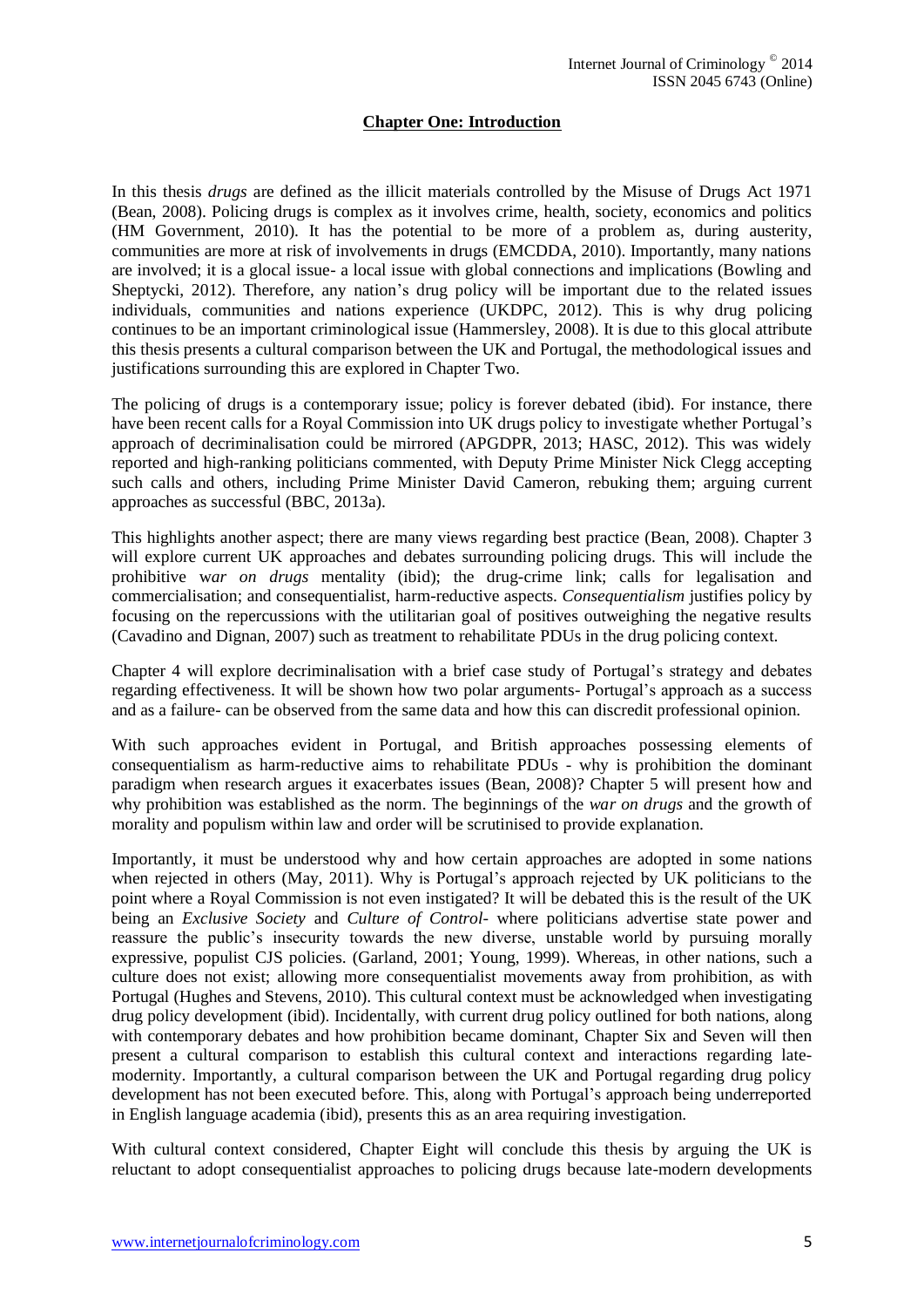changed UK society from one of stability and optimism to that of Young's and Garland's *Exclusive Society* and *Culture of Control*. This cultural context allows prohibitive, populist drug policies, with PDUs as a dangerous underclass requiring control, that furthers the insecure sentiment it attempts to address with less retributive policies perceived as weak on crime and therefore not politically viable (Garland, 2001; Simon, 2007). Rather than one of humane consequentialism; experienced in Portugal, where this writer will argue the culture changed due to late-modern influences from repression to one of cohesiveness and optimism (Hatton, 2011). Importantly, it will be concluded that late-modern developments do not determine retributive policies- it is the interaction of these developments that influence policy. Categorically, cultural context will be confirmed as an important influence on drug policy direction with policy serving as a reflection of the nation's cultural paradigm and evolution, as expected within a democracy (Garland, 2001), through a reinterpretation of Churchill's famous quote regarding law and order. Recommendations will be made advocating education to influence cultural change, if desires to change policy surface, whilst outlining such change can occur overtime without intervention (Barton, 2011). Finally, further cross-cultural research will be championed with recommendations to focus on the BRIC nations to reflect the changing nature of this world and drugs' glocal attributes.

Having structured this thesis, methodological justifications and issues will now be presented in Chapter Two.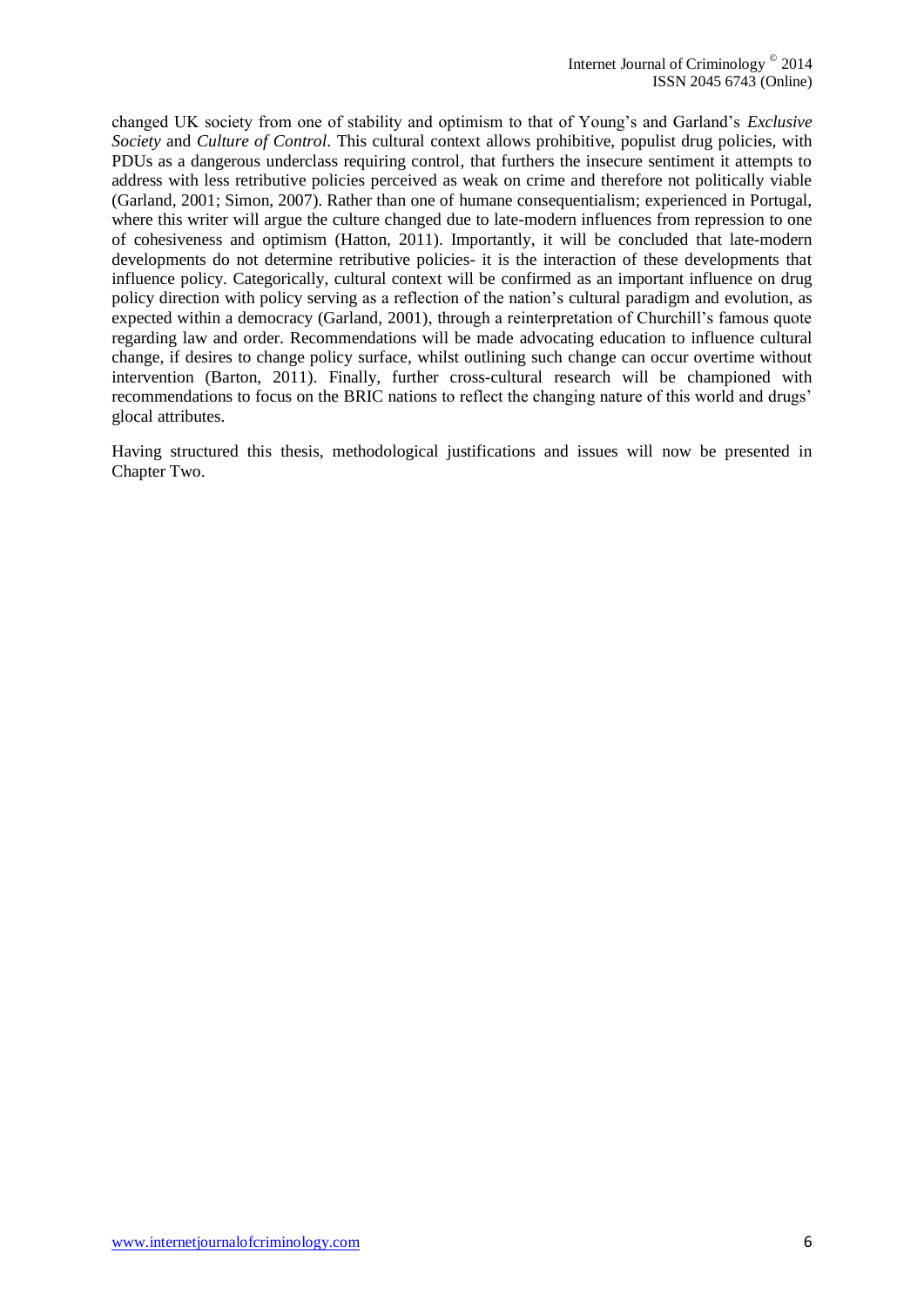## **Chapter Two: Methodology**

This thesis is a literary analysis with a cross-cultural comparison between the UK and Portugal. The understanding from this comparison will provide cultural context that will address why the UK is reluctant to adopt consequentialist drug policy. This method was undertaken because cultural comparisons between nations are required in order to contextualise and understand how different approaches developed and whether there are practical aspects in adopting different approaches (Pakes, 2010). In this increasingly globalised world such comparisons are important as nations are more interconnected with transnational and international influences (ibid). Importantly, as mentioned, drugs policing is a glocal issue (Bowling and Sheptycki, 2012). Consequently, it is pragmatic to analyse and compare nations rather than pursuing ethnocentric avenues of only domestic focuses (May, 2011).

This will be a 'focused comparison' (Pakes, 2010: 17), a comparison between two case studies; the socio-cultural history of the UK and Portugal. The justification for selecting these nations is because Portugal's decriminalisation approach is a 'prototypical case' (ibid: 16), a leader of a new approach that may influence future policy in other nations. Whilst the UK is a 'representative case' (ibid: 16) it is a typical example of a prohibitively dominant drug policing strategy. However, this is a 'mostdifferent' (Pakes, 2010: 17) comparison, where a nation is alien to the researcher. This writer must be aware of 'endogenous and exogenous factors' (May, 2011: 252), cultural specific factors and factors which are not unique such as late-modern developments. How these factors interact and create consequences, this 'mediation' (ibid) must be analysed to address this thesis' question. However, there are issues regarding cultural literacy (Pakes, 2010). This writer has no knowledge of Portuguese culture or language; this could lead to misinterpretations of cultural narratives and influences (ibid). Further issues regarding access and language will be highlighted later.

Rose states: 'the first task of comparison is to observe the extent to which countries differ or are similar. The second task is to ask why. Under what circumstances do differences occur?' (1991 cited in May, 2011: 251). This highlights this writer's justification for a cross-cultural comparison. Comparative research assists in explaining the complex relationships between culture and policy (May, 2011). This qualitative approach is important as the central aim for this thesis is understanding the cultural context behind drug policy decision and development. Arguably, a school of thought regarding comparative research is the pursuit of general theories that can be identified and transferred cross-culturally (ibid). However, the goal of understanding is clear with this thesis. Positivist, grand theories attempting to determine and objectively measure social worlds are argued as inappropriate due to the idiosyncratic nature of this human experience (Shipman, 1997). The aim of social science is to understand and recommend (ibid). This writer subscribes to this. Through understanding why the UK is reluctant to adopt consequentialist drug policies it can be ascertained what is required for successful implementation if such policies were desired, such as cultural change through education. Importantly, cultural context must be acknowledged when investigating drug policy development (Hughes and Stevens, 2010). Possessing this focus will provide further knowledge into how cultural aspects influences drug policy development, an aspect this writer found as underreported in Criminology.

This research will be based on secondary data because of the research aim characteristics. For instance, qualitative insight collected through interviews, and other primary research methods, would result in small numbers of specific views (ibid). Views from small numbers of respondents would be difficult to use to represent and compare an entire cultural-history to another without secondary data (ibid). Therefore, wider approaches based on secondary data analysis are required with comparative studies.

Importantly, carrying out primary research in Portugal, although desirable along with secondary literature, would be impossible from this writer's position regarding funding and time, due to logistical issues associated with access through arranging overseas contact (ibid). Furthermore, this writer has no knowledge of the Portuguese language, furthering issues regarding access and funding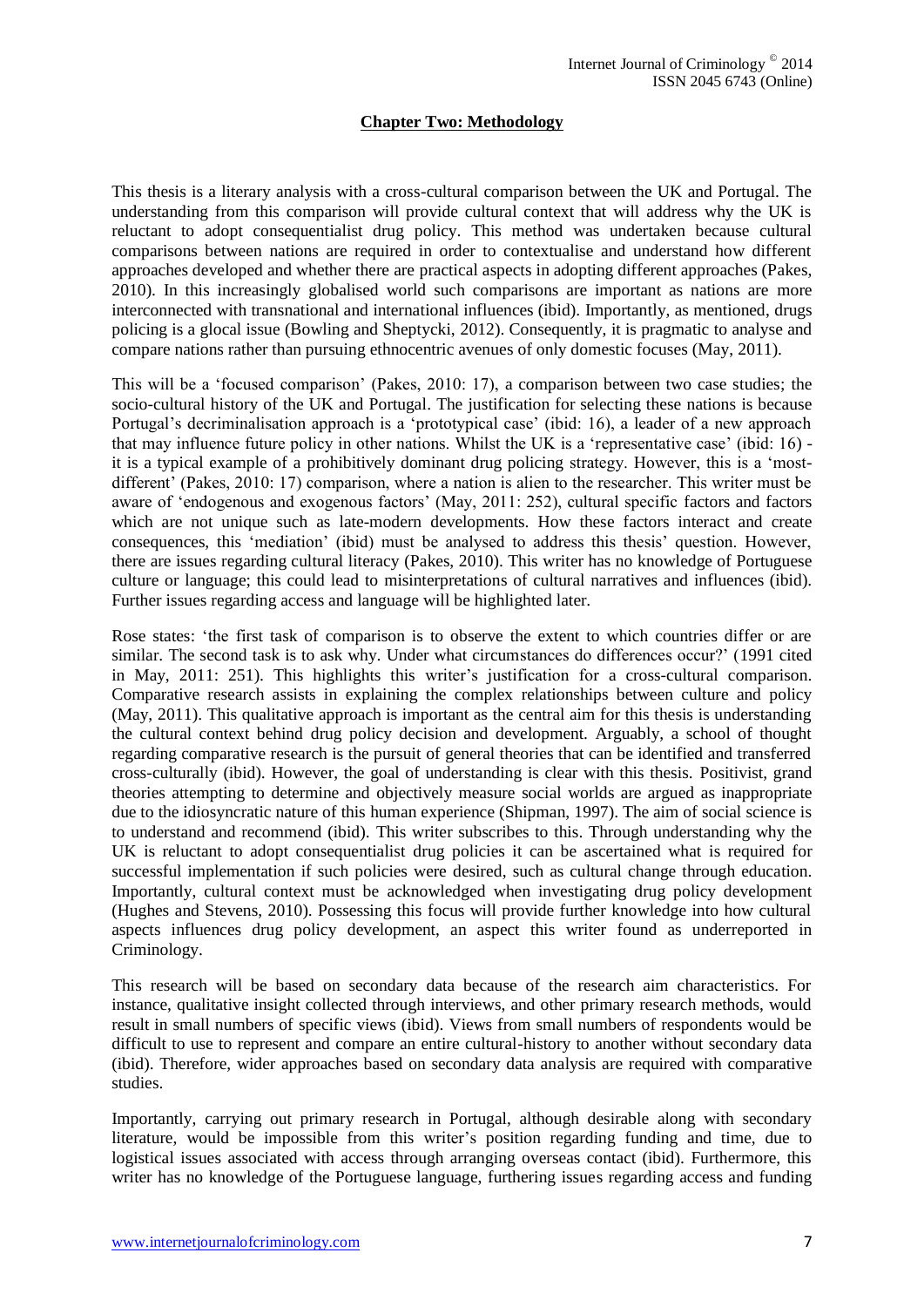for interpretation services (Pakes, 2010). If this was not an issue, cultural commentators and highranking politicians from both nations would be interviewed to gain qualitative insight that would be used alongside the literary analysis. Pragmatic, snowball sampling would have been utilised thereby allowing interviews with relevant, knowledgeable individuals (May, 2011). Rather than pursuing stratified or random sampling associated with quantitative research in an effort to achieve a representative sample, an aspect not required with this qualitative approach (Bryman, 2012). The interview technique would have been unstructured to allow unfettered development of interviewees' insight. This would allow the respondent to freely express their views, such freedom may reveal further information and cultural context and build rapport; leading to further insight, instead of performing a structured interview that may limit natural responses (May, 2011). Confidentiality would have been assured, though issues could persist as respondents' may still not wish to divulge regarding certain issues (ibid). Further issues would be interviewees' biases or agendas, nothing is objective with social science; this would have to be acknowledged, including with secondary sources (Bryman, 2012).

Due to aspects restricting primary research, this thesis is based on solely secondary data. Secondary data sources are defined as: 'sources of information that have been subject to interpretation by others, usually in the form of publications' (Walliman, 2011: 177). An advantage of secondary data is that it is simple to utilise when compared to primary research regarding time and resources as large amounts of credible research can be quickly accessed (Walliman, 2011). Importantly, the research would have been scrutinised to ensure credibility before publication (May, 2011). Crucially, it is the responsibility of this writer that credible sources are utilised (ibid). Therefore, journals, books, reports, documentaries, official internet sources and news websites are referenced in this thesis providing background and context to current drug policy, debates and culture. However, there are issues regarding access with secondary sources (Walliman, 2011). The most important issue lies in the previously mentioned fact that this is a 'most-different' (Pakes, 2010: 17) comparison. Language barriers could result in an inadvertent selectivity bias where native language academia is excluded; leading to rich, local insight being excluded (May, 2011). Due to these access issues little related academia regarding Portugal was found. The majority of sources utilised to highlight Portugal's socio-cultural context were historical literature, of which there were few. Consequently, this author endeavoured to use cultural texts, sources that reflect the cultural context of a period such as newspapers (Walliman, 2011) yet the associated access issues prevented this. The consequential small number of academia relevant to the Portuguese component of this cultural-comparison, when compared to other chapters, is recognised as an issue caused by practical access difficulties. Nevertheless, this presents that this thesis is investigating an underreported criminological aspect.

With methodological justifications for this thesis explored, current approaches and debates with drug policy will be highlighted in Chapter Three to provide context.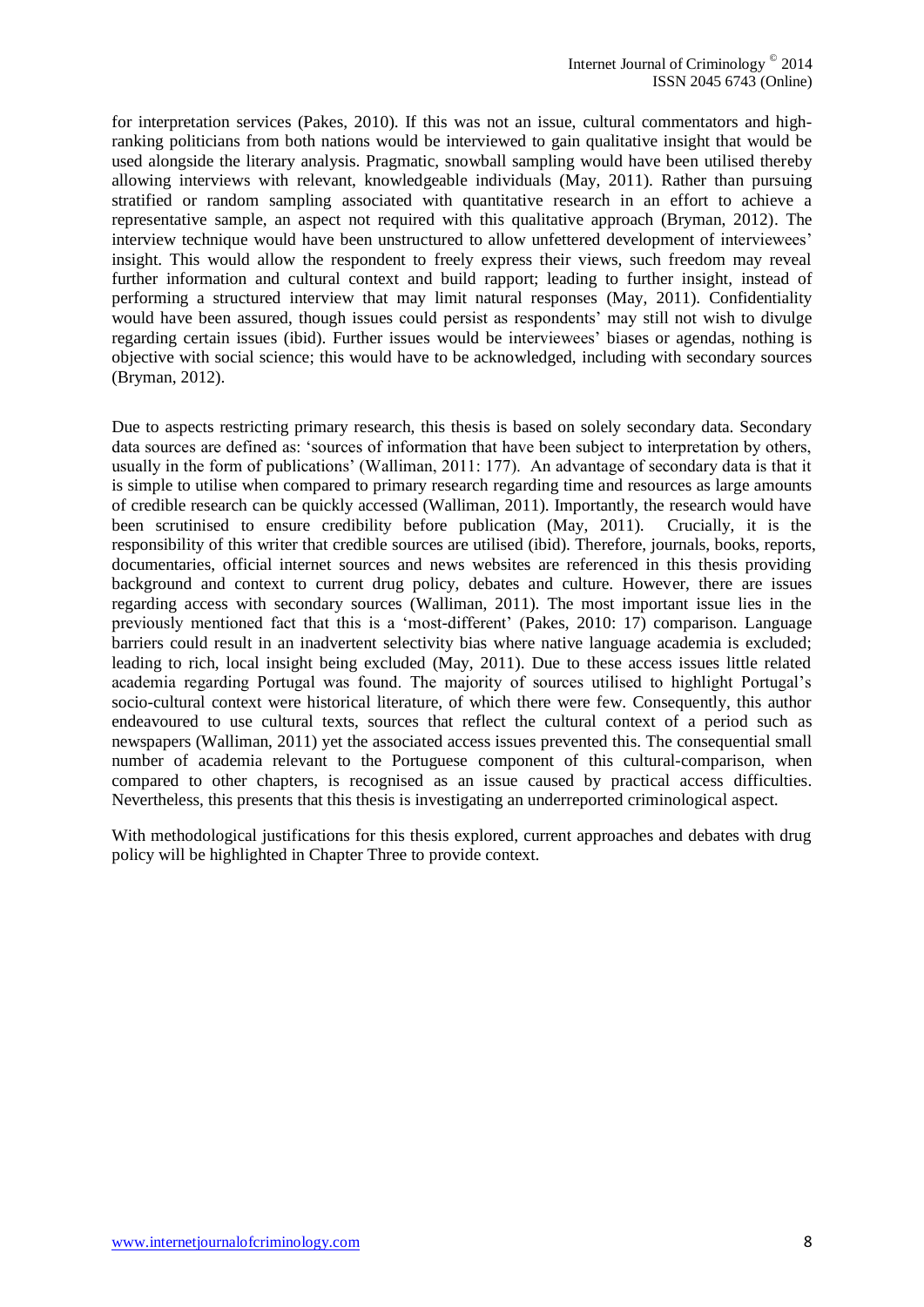#### **Chapter Three: Current Drug Policing Approaches and Debates.**

Further context will be shown in this chapter by exploring current approaches and the accompanying debates involving the drug-crime link and legalisation.

In the UK, current approaches are a combination of prohibition and harm-reduction (HM Government, 2010). Prohibition aims to address drug issues by reducing demand and supply through law enforcement, with criminal penalties to deter individuals from use, thereby reducing demand, whilst reducing supply through interventions locally and globally seizing and destroying drugs- a *war on drugs* (Hammersley, 2008). The goal is to make drug use and marketing un-economical with the attached stigma preventing the majority of the population from using drugs, consequently preventing increased number of health and societal issues (ibid). The UK prohibitive approach consists of global and local law-enforcement due to drugs' glocal attributes (Bowling and Sheptycki, 2012). Globally, supply reduction is attempted with collaborative efforts between nations; for example, Royal Naval and US Coast Guard interventions in the Caribbean (ibid). Locally, this is attempted through police actions involving stop-searching, executing drug warrants and arresting suppliers (Bean, 2008). However, there are issues: dealers and suppliers are displaced and only small amounts of the drugs market is targeted as the majority is unknown to authorities (ibid). Importantly, prohibition can jeopardise police-community relations due to sentiments of over-policing (Crowther-Dowey, 2007). Moreover, the argument that punishment deters use thereby reducing demand is disputed due to relatively high numbers of users (Bean, 2010). It is argued prohibitive approaches are exacerbating issues, with no significant results in reducing use or supply (Hammersley, 2008). However, the strongest critique stems from the role Prohibitive approaches plays in the drug-crime debate.

There is a link between drugs and crime (ibid). Thus, it is argued drugs are a significant *cause* of crime, this is based on numerous studies highlighting high numbers of arrestees testing positive for drugs and claiming to be offending to fund their habit (Bean, 2008). However, it is not this simple due to associated teleological issues: Did use come before or after offending? What of individuals who use recreationally or are dependent that do not offend? Importantly however, the two are associated and there are three underlying themes: Psychopharmacological; offending due to the effects of taking psychoactive drugs (ibid), Economic-compulsive; offending to generate income to buy drugs, and Systemic; crime linked with marketing illicit drugs (ibid). Systemic involves many aspects including organised crime, prostitution, gang disputes, and corruption (ibid). These criminal links provide strong moral and pragmatic justification for prohibition, which is represented in mass-media and political rhetoric (ibid). However, it is argued prohibition exacerbates this criminality rather than addressing it (ibid). For instance, by criminalising drugs, unregulated markets dominated by organised crime are created (Bertram et al, 1996). This places those involved, including users, in a criminal world (ibid). Further, it creates an attractive opportunity with quick profits (ibid). These profits strengthen crime groups and allow further ventures into organised criminality (ibid). For the criminalised users, they are placed within a dangerous environment where they use unregulated drugs with no support or treatment (Bean, 2008). Also, they may be pressured into undertaking risky behaviour, such as prostitution, to fund their habit- systemic and economic-compulsive crime (ibid). Arguably, these PDUs need treatment and support, not criminal punishment (ibid). With treatment, PDUs will be rehabilitated, leading to less related crime (Bean, 2010). Therefore, it is due to this consequentialist thinking that harm-reductive approaches are carried out in the UK.

Harm-reduction is a wide-raging concept; such approaches aim to reduce the risks associated with use through health service support and treatment (Bean, 2010). These approaches are executed currently in the UK through the CJS by DIPs- where PDUs are identified at arrest, or voluntarily refer themselves, they are then interviewed and given corresponding treatment and support programmes to reduce risks and challenge their behaviour (Home Office, 2013). With arrestees, the police have the potential to issue a conditional caution where if the user were to partake in drug rehabilitation, prosecution would not be pursued (Home Office, 2008). It is UK government thinking that through successful drug treatment and intervention PDUs would be rehabilitated- they will no longer offend as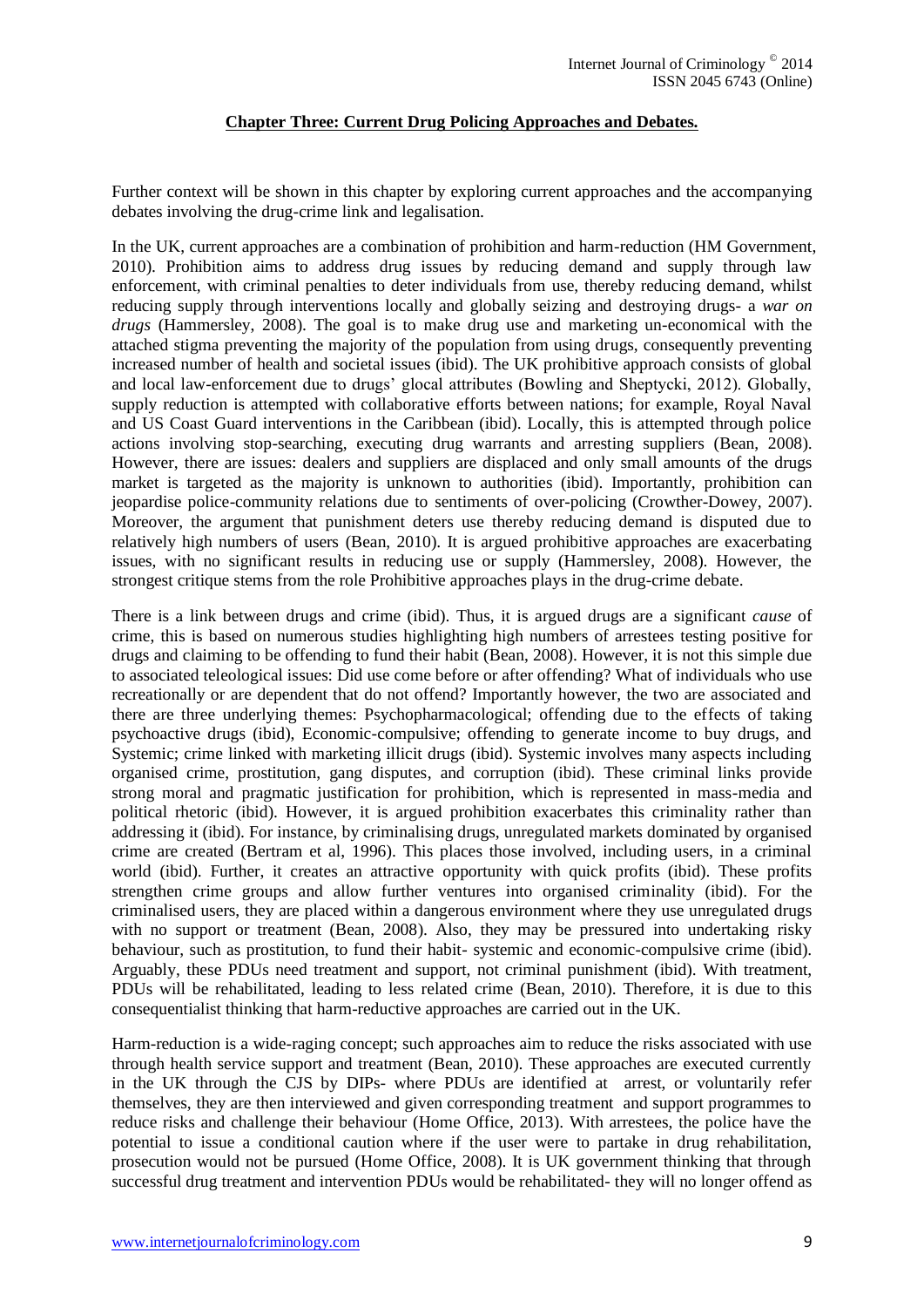there would be no habit to fund thus they would be no longer be part of the criminalised world (Home Office, 2013). There are of course issues with this thinking, as shown previously relating to the drugcrime link; regardless it is certainly consequentialist thinking. Successes have been shown with certain cohorts showing a decline in offending by 79% after six months (ibid). Yet, the justification is crime reduction, not a more humane approach to support a vulnerable population (Bertram et al, 1996). Moreover, prohibition still exists along with the associated issues. Importantly, not only does the criminal label for users persist with this approach, but DIPs are only available for Class A users (UKDPC, 2012). Recreational users who are arrested for possession for other drugs are still criminalised and treatment, should they require it, would not be available. Arguably, resources are being wasted on detaining and prosecuting these casual users (ibid). Furthermore, with regards to the APGDPR recommendations, such criminalisation is morally wrong due to unintended consequences of stigmatisation (2013). Therefore, it can be debated that these issues remain with the British approach. Importantly, the justification for this consequentialism can be argued as being rooted in reducing crime rather than more empathetic attempts to support a vulnerable population (Bertram et al, 1996), so why is there reluctance for further consequentialism if there are successes? This thesis aims to understand why such reluctance exists.

Further along the consequentialist perspective are calls for legalisation and commercialisation- these have been argued to solve the issues prohibition exacerbates (Mckeganey, 2011). Through regulating and selling drugs legally, systemic crime issues will be addressed as power is removed from crime groups to legitimate bodies, stigmatisation will be removed and drugs will be regulated to ensure safety (Rolles, 2009). However, this is not only a dramatic paradigmatic shift but it raises more issues (Mckeganey, 2011). Why will criminal groups suddenly cease their marketing, they could still sell illicitly (ibid)? PDUs may still offend regardless of drugs legality; there may be an increase in PDUs as drugs become more mainstream with their new found legitimacy, costing more resources (ibid). To this writer's knowledge, there is no nation with such policy. There are relevant examples, with US states Washington and Colorado recently commercialising cannabis, so consequences remain to be seen (HASC, 2012). However, there are nations with the consequentialist policy of decriminalisation, which will be analysed in Chapter Four's study of Portugal. Crucially, this highlights the issue this thesis is addressing of how such different policies are found in different nations.

Here, current UK approaches, justifications and the surrounding debates have been presented- drugs have negative consequences on society so they must be controlled with any harms minimised (HM Government, 2010). But what are the cultural reasons behind this? Why are current consequentialist approaches justified by crime reduction rather than empathy? Why is the UK reluctant to adopt further consequentialist drug approaches such as decriminalisation if results are being achieved- is this a reflection of its *Exclusive Society* and *Culture of Control* paradigms? Especially with consideration that the UK is committed to learning from other nations (ibid). The cultural context needs to be comprehended. However, to address this, an example of such consequentialist policy will be presented in Chapter Four; Portugal.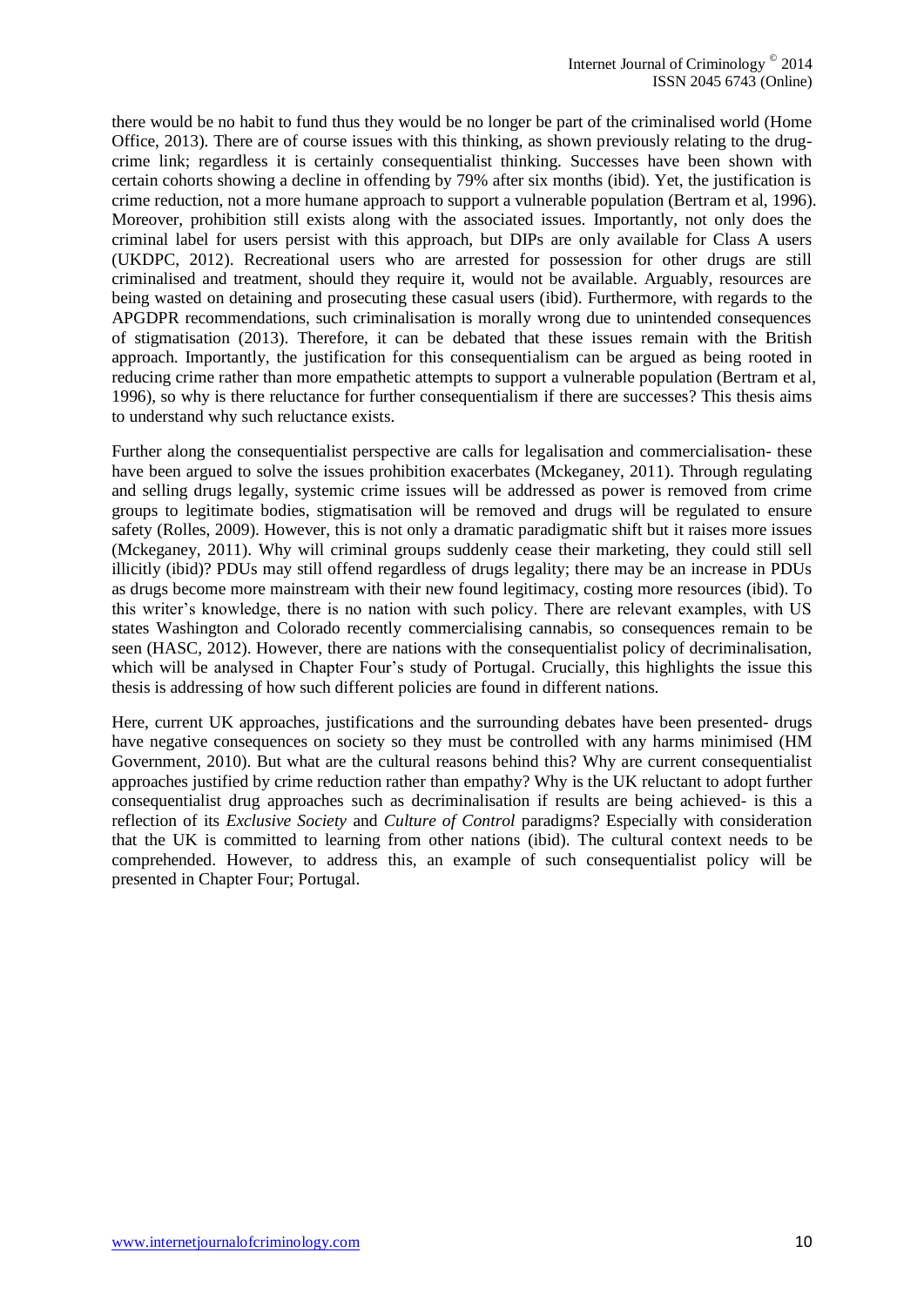#### **Chapter Four: A Case Study of the Portuguese Approach- Decriminalisation.**

After presenting current drug policing approaches and debates previously, Portugal's approach will now be evaluated to explore the concept of decriminalisation and to provide an example of such a working policy, along with a brief commentary regarding debates surrounding its effectiveness and associated biases attached to research.

Decriminalisation aims to assess and modify criminal sanctions for drugs (Bean, 2008). Drugs remain illegal but sanctions deemed inappropriate for the offence, usually possession of small amounts for personal use, are reduced or removed with other offences, such as supply, maintaining punishment (Bean 2010). This removes the criminalisation issue of prohibition whilst not presenting issues relating to legalisation, potentially making use more mainstream and widespread, as a stigma will persist (Mckeganey, 2011). However, decriminalisation does not change the marketing issuescriminal syndicates still control drugs marketing and systemic crime issues will persist (Bean, 2008). Moreover, use may increase thereby exposing more individuals to problems and increasing profits of syndicates (Mckeganey, 2011). However, with criminal sanctions removed the moral issue of criminalising casual users or PDUs is removed, they will no longer possess a *criminal* label stigmatising them (UKDPC, 2012). Therefore resources will not be expended on detaining or prosecuting causal users and PDUs will be less persecuted and able to access treatment more freely (ibid). These resources would be free to tackle the drug markets and supplies (ibid). In this writer's opinion, this approach is strongly consequentialist due to its balanced approach through its aims to address the harms experienced by the individual through removing criminal sanctions, and the harms to wider society by maintaining control of drugs and tackling organised criminality.

In 2001 Portugal adopted a policy of decriminalisation (Hughes and Stevens, 2010). This was due to the increasing perception that criminalisation was exacerbating issues (ibid). The policy was popular and based on 'humanistic and pragmatic principles' (Loo et al, 2002: 55); its goal was not a drug-free society but one benefitting all (ibid). The security of all individuals is paramount, not only to the public, but to users- hence this approach (Hughes and Stevens, 2010). With Portugal's policy, when found with small amounts of drugs for personal use, the substance is seized and individuals are referred to an interview with a CDT who decides whether the individual is a PDU (ibid). If so, treatment is offered, if not, civil sanctions are issued such as fines (ibid). The key is early intervention to prevent casual users and treatment for PDUs whilst removing the criminal label and relieving the burden on the CJS (ibid). Critically, prohibitive tactics involving reducing supply are still executed (Cunha, 2005).

Portugal's approach can be argued as successful. For instance, in 2000-2005 estimated numbers of PDUs reduced from 7.6 to 6.8 per 1,000 population aged 15–64 years, although arguably not statistically significant, when compared regionally neighbouring nations experienced increases (Hughes and Stevens, 2010). Crucially, there was no significant increase in use (ibid). Here, it could be argued fears of decriminalisation increasing use and strengthening organised crime were not manifested (ibid). Moreover, there were large reductions of mortality regarding drug related diseases (ibid). In 2000 and 2008, the number of HIV cases reduced amongst PDUs from 907 to 267 and AIDS cases reduced from 506 to 108 (ibid). With this, Portugal's approach can be presented as successful in addressing PDUs and reducing the burden on the CJS (ibid). With the drug-crime link, this could arguably lead to less offending (ibid). Such evidence has led Portugal's approach being described as successful (Greenwad, 2009)

Vitally, it needs to be acknowledged this is one argument. There must be awareness regarding researchers' agendas (Shipman, 1997), as mentioned in Chapter Two. This holds truth with drug policy commentaries due to the differing views and paradigms jostling for domination (Mckeganey, 2011). This is evidenced with Portugal's approach. As well as being argued a success, it has also been considered a failure (Pinto, 2010). Hughes and Stevens argue both Pinto's and Greenwald's arguments are biased (2012). Greenwald was funded and published by a US libertarian think-tank, the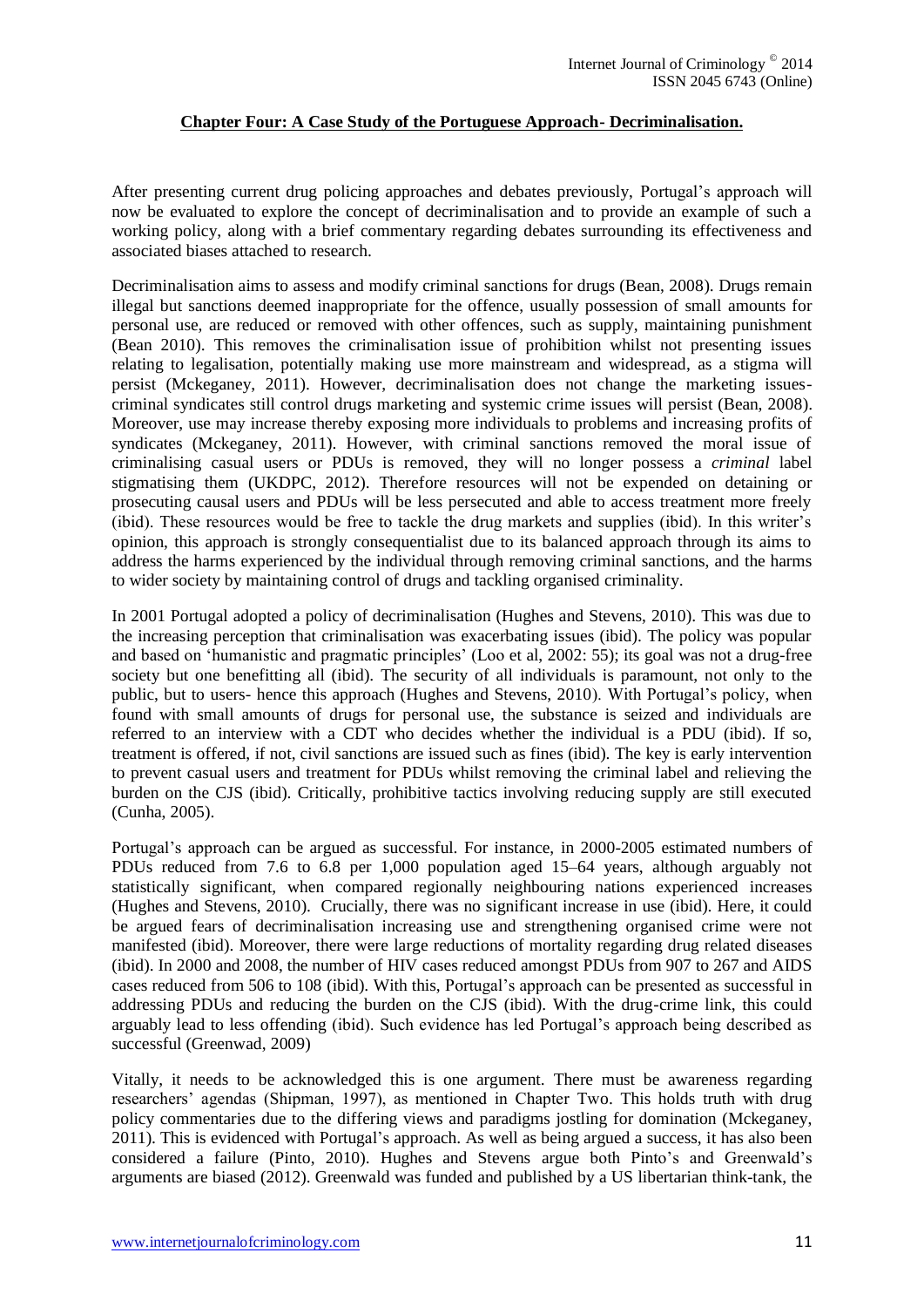Cato institute, so it is expected to support a libertarian, consequentialist approach (Hughes and Stevens, 2012). With Pinto, the research was funded and published by the APLD, so arguments of failure are expected (ibid). It can be concluded these organisations' agendas are furthered by their findings (ibid). Hughes and Stevens highlight both studies selectively used statistics, Greenwald showed HIV rates and users decreasing and Pinto showed these rates increasing through this selectivity bias (2012). This presents a danger to evidence based drug policy as any argument can be proved, prompting such professional advice to be ignored in favour of expressive, vote-winning policy (ibid). Consequently this could provide some explanation to the UK's reluctance- this will be highlighted in the comparison chapters.

Here, the Portuguese approach of decriminalisation has been briefly outlined and evaluated. Importantly, the issue is not whether it is successful or unsuccessful- there are debates with all policy (Bean, 2008). Further, this writer is not advocating transplanting this approach to the UK based on its successes. These successes can only be considered as evident in Portugal (Hughes and Stevens, 2010). The issue is *why* this consequentialist policy was able to be adopted; the reviewed literature does not address this. As mentioned, the APGRPR (2013) and a HASC (2012) argued for official consideration of Portugal's approach yet this was rejected (BBC, 2013a). Why? What are the cultural reasons behind this reluctance towards consequentialism? To provide context for this cultural exploration, how and why prohibition became dominant in the UK needs to be comprehended, which will be explored next.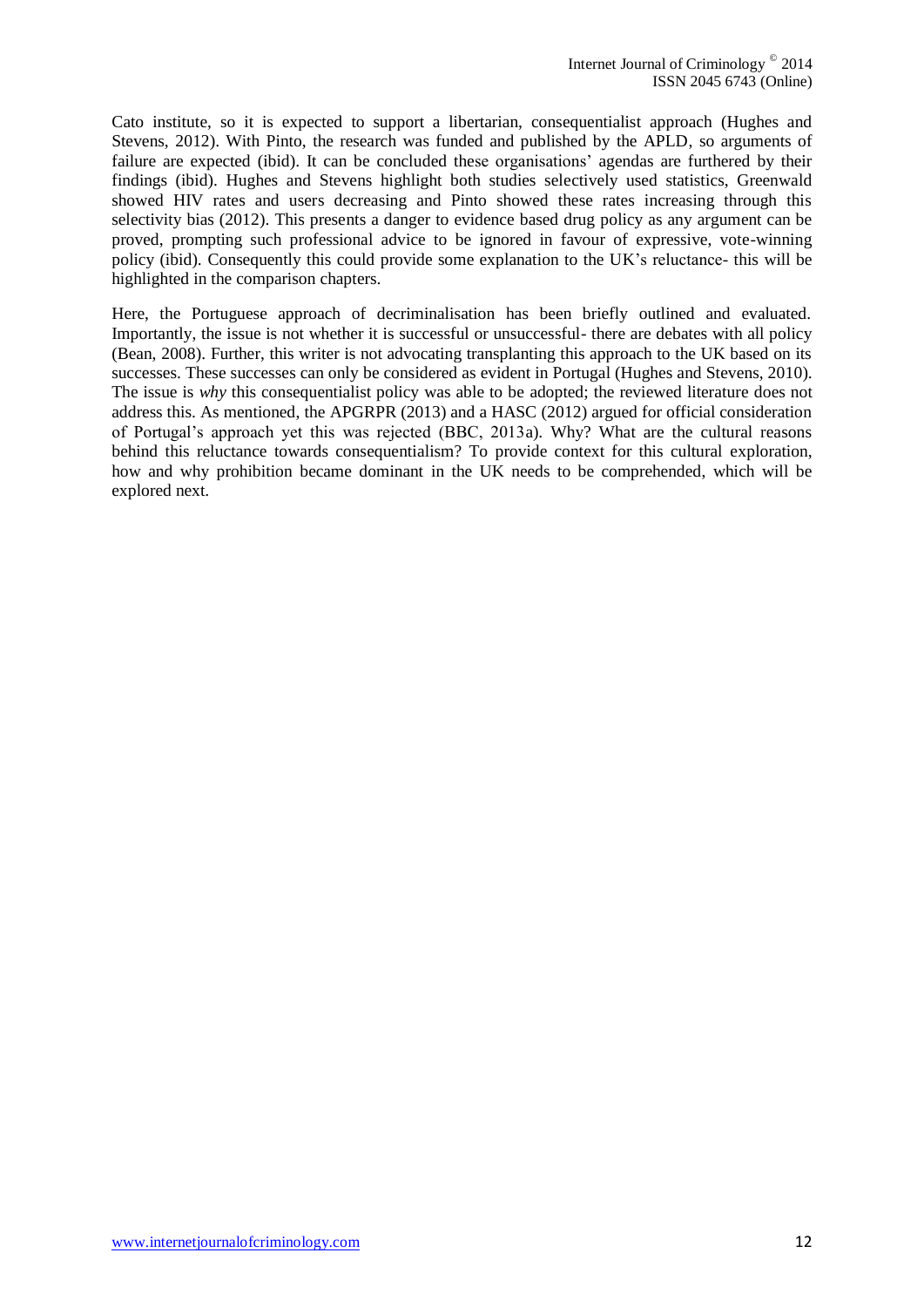#### **Chapter Five: Morality and Fear- How did Prohibition become dominant?**

With Portugal's approach of decriminalisation outlined, it needs to be briefly explored how prohibition became the dominant paradigm in order to understand why the UK is reluctant to adopt such consequentialist policy.

The rise of drugs prohibition started in the US with echoes of moral justifications that stem from the prohibition movement regarding alcohol that began in the late 19th century which culminated in alcohol illegalisation in the US during the 1920s (Woodiwiss and Dick, 2009). This was eventually overturned later in the decade as the law was perceived as unenforceable with many flouting the drinking laws and the rise of organised crime (ibid)- justifications for calls of drug legalisation (Rolles, 2009). This international historical acknowledgement is important as there are parallels with the prohibition of drugs and it recognises drugs transnational attributes.

Early 20<sup>th</sup> century America was changing, mass immigration introduced cultural changes, liberal attitudes were surfacing, and though many states outlawed gambling and prostitution it was found the majority actually permitted and licensed these behaviours (Woodiwiss and Dick, 2009). The nation was perceived by lobbyists' as declining; alcohol was argued as corrupting the nation and its people (ibid). The immoral behaviour and inebriation accompanying alcohol was associated with the new immigrant groups, these were projected as folk devils- this xenophobia furthered the fear (Blackman, 2004). Moral panics regarding alcohol became common; consequently there were calls to reinstate morality back into America beginning with the outlawing of alcohol (Woodiwiss and Dick, 2009).

Importantly, at the time similar views were taken regarding drugs (Blackman, 2004). Opium, used widely for any medical ailments in the US and Great Britain at the time, began to be perceived differently (ibid). Use in Chinese immigrant opium dens were campaigned as corrupting the youth (Woodiwiss and Dick, 2009), again xenophobia created a fear of substance. Moral panics involving heroin overdoses with young female socialites were experienced (Blackman, 2004). With the growth of the medical profession, use became perceived as a disease and as this moral philanthropy influenced (Barton, 2011); users were perceived as sufferers and lacking responsibility (Blackman, 2004). This could be presented as the birth of the British system of dealing with drugs, where addicts would be prescribed a dose to control their habit (Berridge, 2005 in Strang and Gossop, 2005). Both World Wars furthered moral panics with reports of allied troops using drugs thereby having a detrimental impact on the war effort- hence they were controlled by the Dangerous Drug Acts (Barton, 2011). Drugs were now prohibited compared to their widespread legality in the  $19<sup>th</sup>$  century (ibid). Yet, it was perceived as an easy issue to control with the British system due to low numbers of users (Berridge, 2005 in Strang and Gossop, 2005). However, times changed.

As with the historical parallel with alcohol's prohibition, in the US, morality was once again perceived as in decline (Woodiwiss and Dick, 2009). The post-war affluence combined with growing consumerist cultures allowed the younger generation to consume in ways their parents never had the opportunity to (Bertram et al, 1996). More individuals started to use recreational drugs (Barton, 2011). The counter-culture was rising; threatening core values and traditional authorities- there were sentiments of moral decline (Bertram et al, 1996). Moral panics in the media resurfaced surrounding drugs with users being projected as folk devils by being shown as part of the same unpatriotic groups that were against the Vietnam War (ibid). With this moral standpoint, as well as drug use, crime was rising, and with research surrounding the drug-crime link, drugs became viewed as more of a criminal issue (ibid). This change in perception created a new focus- there were public calls for tougher action (ibid). In 1971, Richard Nixon announced a war on drugs (ibid). Federal units were established to enforce drug laws and international military means were utilised (ibid). Through US influence in the UN and the cultural changes experienced throughout the western world, this approach was exported (Barton, 2011).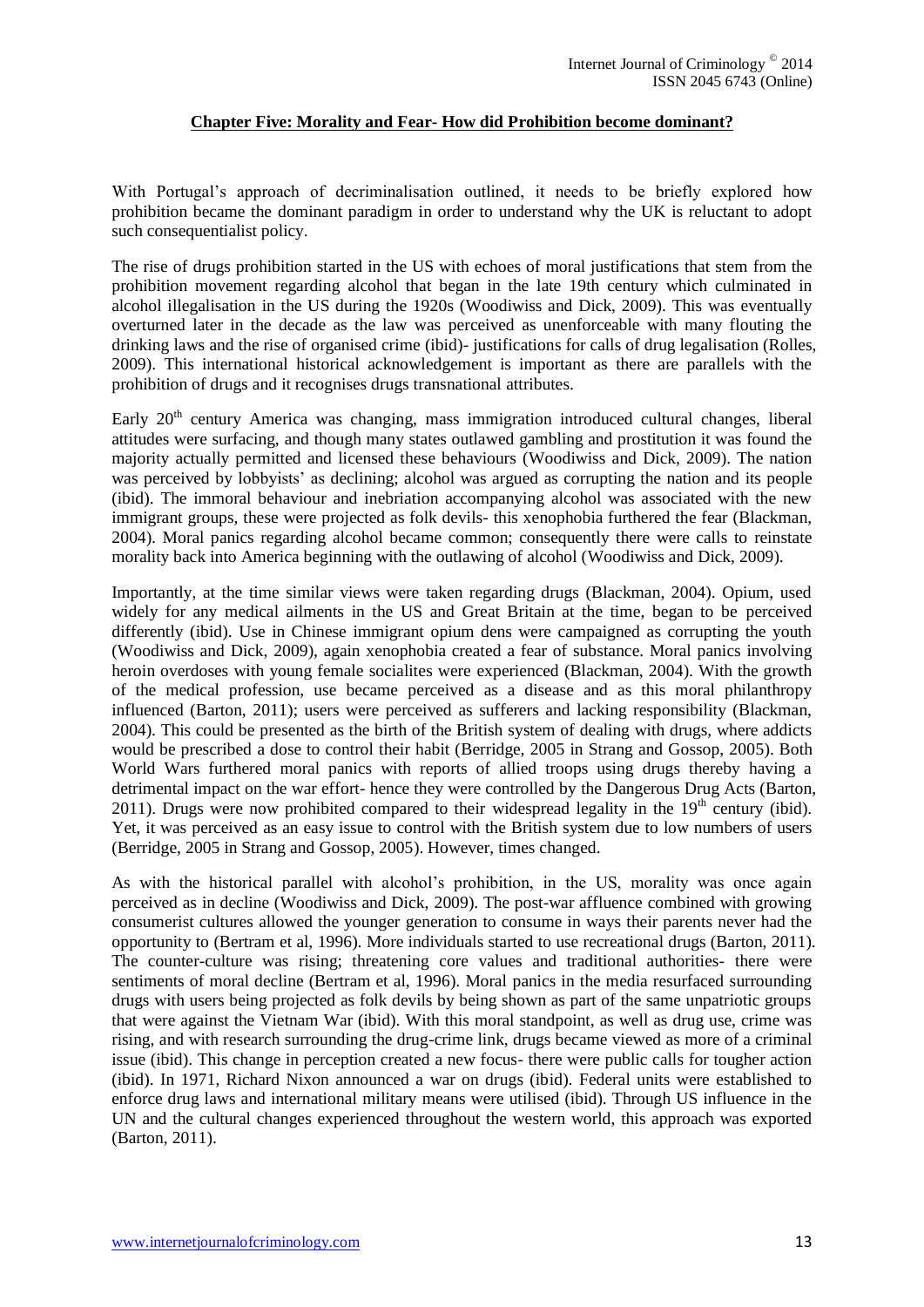In the UK, these changes were mirrored (Bewley, 2005 in Strang and Gossop, 2005). The British system of prescription could no longer cope with increases in the amount of drugs, recreational use and their users (ibid). Moral panics and projection of folk devils were surfacing involving young black males corrupting British girls with cannabis (Woodiwiss and Dick, 2009). As a response, more prohibitive legislation was pursued culminating in the Misuse of Drugs Act 1971 (ibid). Drugs were perceived as an evil corrupting society which must be removed (Blackman, 2004). Sudden increases in illicit heroin imports from narco-states in the 1980s fuelled moral panics regarding a heroin epidemic, this led to tougher government action with reflections of US policy (Seddon et al, 2008) culminating in the Thatcher government adopting prohibitive strategies with military involvement as a response to these media outcries (Woodiwiss and Dick, 2009). Prohibition was dominant; drugs were an increasing evil requiring eradication from society (Blackman, 2004).

Importantly, this rise of prohibition was able to happen through cultural change (Woodiwiss and Dick, 2009). Fears of moral decline and neo-liberal approaches, along with the rise of recreational use and crime, justified this prohibitive approach to drug use as it was perceived as a threat (ibid). Crucially, it is the cultural paradigm that allowed this dominance as through prohibition politicians can be presented as a fighting a war against an evil; projecting them as righteous and reassuring their people (Garland, 2001). The late-modern developments experienced in the US and UK involving liberalisation and the associated perception of moral decline is the change of culture that allowed prohibition to take dominance (Seddon et al, 2008). The cultural context is crucial (May, 2011). This cultural change in the UK will be highlighted in the first component of the cultural comparison in Chapter Six. Through this it can begin to be understood why the UK is reluctant to adopt consequentialist drug policy.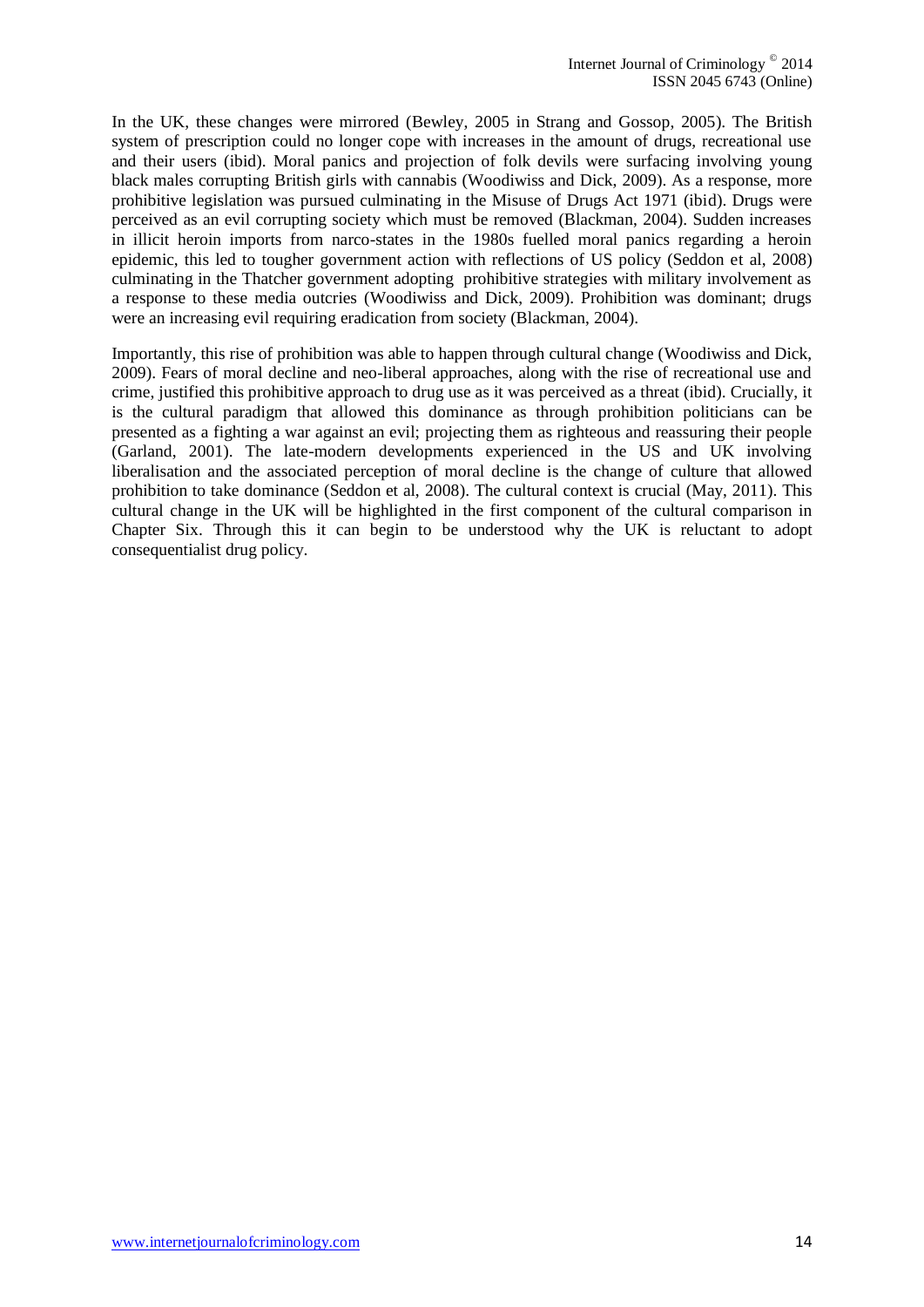### **Chapter Six: A Cultural Comparison- The 'United' Kingdom?**

With the rise of prohibition and its dominance scrutinised previously, the cultural context regarding late-modern developments leading to the embodiment of an *Exclusive Society* and a *Culture of Control,* arguably allowing this dominance, will be analysed in this first half of the cultural comparison to assist in establishing why the UK is reluctant to adopt consequentialist drug policy.

After the Second World War the UK was experiencing a sense of post-war optimism summarised by Harold Macmillan's words in 1957: 'most of our people have never had it so good' (BBC, 2013b). The UK was following a policy of top-down Keynesian economics and full involvement of the state and welfare (Ryan, 2003; Young, 1999). Britain at this time can be perceived as a society of cohesiveness and inclusivity (Young, 1999). This is evidenced within the CJS by the policy of penal welfarism that approached law and order with the view that deviants were individuals who were predetermined to crime that required rehabilitation through treatment and support (Garland, 2001). This can be perceived as embodied in the previously mentioned British system of policing drugs (Berridge, 2005 in Strang and Gossop, 2005). The elites or 'Platonic Guardians' (Loader, 2006: 563), who were the academics and politicians that subscribed to this view, aimed at addressing crime through a civilised balance of liberty, order and effectiveness (ibid). Law and order was deliberately kept out of public discussion as it was deemed as too emotive (ibid). There was trust in the state and its policies from the population because it was perceived to be succeeding (Ryan, 2003). The economy was growing; there was full employment with a sense of sanguinity after the defeat of fascism (ibid). However, the growth of the mass-media and neo-liberal thinking coupled with rising crime and social issues threatened this stability.

The rise of the mass-media and television from the late 1950s resulted in emotive reporting styles in order to increase audiences (Curtis, 2007b; Gerbner et al, 2002 in Bryant and Zillman, 2002), this sensationalism lead to social issues, such as crime, being presented in expressive styles rather than factual (Reiner, 2007 in Maguire et al 2007). This highlighted crime as an everyday problem rather than a rare occurrence being dealt with successfully by the state (ibid). This resulted in feelings of insecurity within the population who felt at increased risk of victimisation as they began to believe the dangerous social world presented by the media and television- Gerbner et al's 'Cultivation processes' (2002 in Bryant and Zillman, 2002: 43).

As media power and confidence grew, investigative reporting rose to its pre-eminence; these reports revealed and uncovered failings within the elites that were allegedly dealing with crime and running the country effectively (Curtis, 2007b). Arguably, the media democratised society by unveiling fallings and highlighting unfairness within the elitist system (Garland, 2001). This resulted in not only further feelings of insecurity but anger towards these elites that were entrusted with running the country (ibid). Moreover, through its new emotive reporting styles, the media demonised and praised groups of society (Young, 1999). This led to new moral panics relating to crime such as the rise *mugging (*Ryan, 2003). Sensationalist reporting projected this as evidence the UK was entering an urban decay that was perceived in the US, this led to calls for tough action in the press (ibid). Criminals were demonised and innocents were presented as heroes, reporting styles endeavoured to fulfil the label of a criminal presenting offenders as not part of society- a member of an 'Outgroup' (Young, 1999: 20). These were excluded segments of society that were blamed and demonised; requiring control (ibid), which PDUs could be perceived as part of (Goode, 1999 in Inciardi, 1999). Society was fracturing.

Furthermore, not only did the media fuel societal divisions between the criminals and the innocent, the media divided the ordinary people and the elites (Pratt, 2007). The once trusted elites were presented as 'from another planet' (Hough, 1996:195 cited in Pratt, 2007: 13). Crime was rising due to the increasing opportunities for crime (Felson and Cohen, 1979), the increase in young males in the population and more individuals being at risk (Garland, 2000). This can be illustrated by the rates of crime per 100,000 of the population rising from 1,053 in 1950 to 5,420 in 1980 (Home Office, 2010).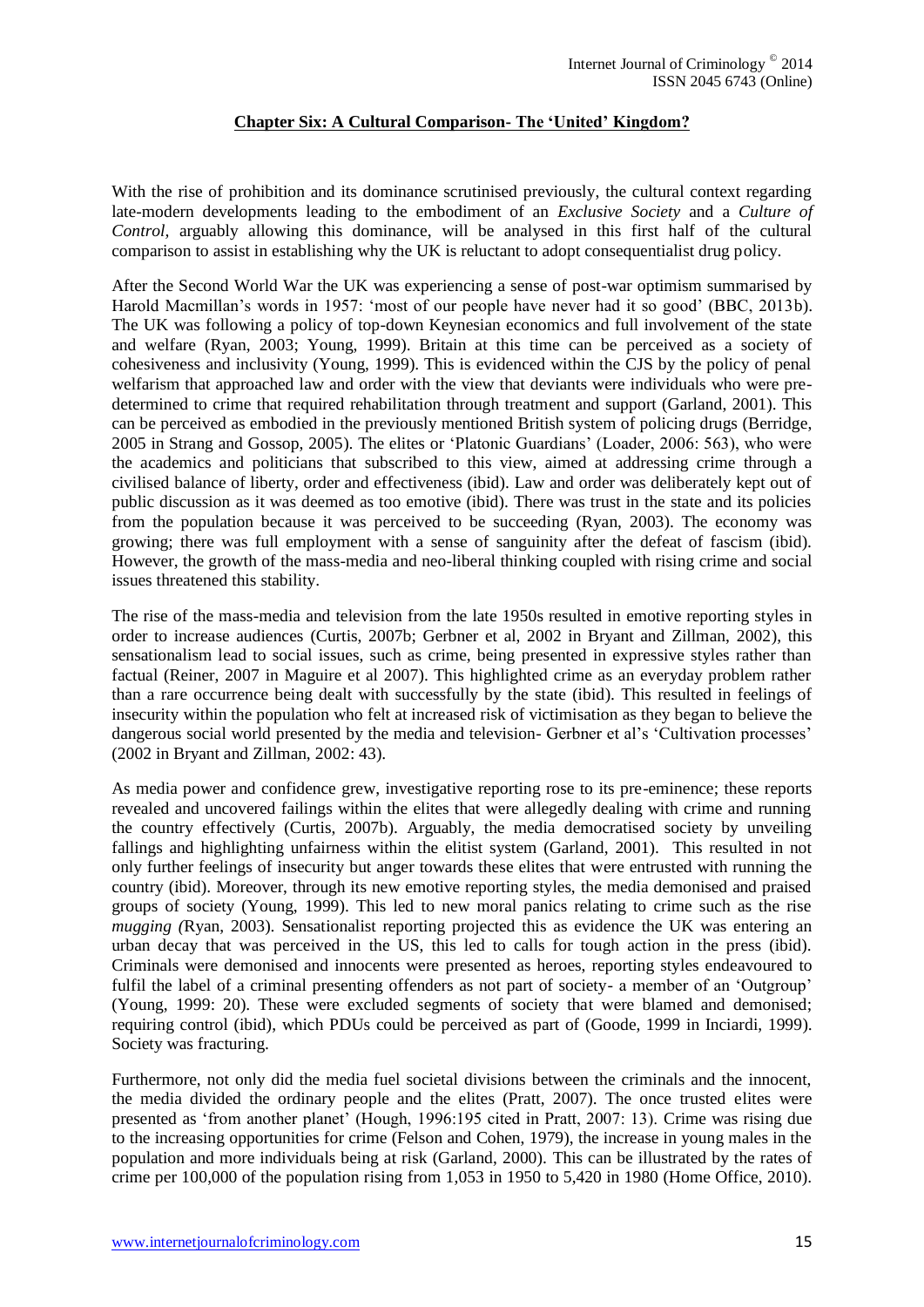This was regardless of the high levels of prosperity and the rehabilitative approaches, therefore state policies were perceived to be failing (Garland, 2001). Martinson's *nothing works* reports signified the failings of penal welfarism (1974). The media exacerbated this by presenting social issues as simple to solve, with harsher more deserving punishment (Ryan, 2003). As the elites stood by their rehabilitative ideals they were increasingly presented as out of touch with the public and permitting the decline of the nation (ibid). Consequently public anger and insecurities towards the state increased. This resulted in penal populist voices where elements of the population were disillusioned with the CJS and they were being ignored in favour of offenders (Pratt, 2007). Concurrently, trade union action, economic stagnation, and IRA militancy added to this fear (Ryan, 2003). The existing stability of optimism and collectiveness was being fractured through the growth of the mass media and rising crime and social issues- UK society was changing.

Simultaneously, the rise of neo-liberalism was driving the insecure and angry sentiment towards the state- furthering this change (Garland, 2001; Young, 1999). The younger generations were embracing the concepts of individualism and consumerism (ibid). The new affluence that was not as widely experienced with their parents' generations was warranting the new generation to participate in new individual freedoms (ibid). Individualism allowed them to freely identify themselves as whatever *they*  chose and consume accordingly, sub-cultures were diversifying and legitimising themselves (ibid). This new diversity was shaking the old cohesiveness and stability and weakened traditional, conforming authority figures such as family, religion and the state (Garland, 2001). Moreover, the scepticism and distrust towards the state and its elites furthered this weakening (Young, 1999). This breakdown of informal and formal controls can be attributed to the rise of crime (Jones and Newburn, 2002), this increased insecurity and distrust towards the state (Garland, 2001). The once stable, optimistic culture was becoming unstable.

The rise of neo-liberalism thinking encouraged the decline of the rehabilitative ideal in the mid-1970s (ibid). Within Criminology, there were calls to reinstate the aspect of morality and just deserts with regards to punishment in the rising school of right realism (ibid). Leftist penal welfarism was perceived as unjust as the focus was on the offender's requirements regarding their rehabilitation at the expense of the victim, who was ignored and left feeling justice had not been carried out (ibid). Further, by accepting offenders were pre-determined to crime it was argued their culpability was removed and the aspect of morality and rational choice was ignored (Garland, 2000). It was argued a fairer, more just CJS would move away from penal welfarism and towards rational choice and just desert theory (ibid). Responsibility for crime was falling back to the individual (Young, 1999). This thinking was readily received by the populist voices in the public domain due to the failings of penal welfarism and the distrust and anger towards the elites (Pratt, 2007); this right realist movement, the *New Right*, was increasing in influence (Garland, 2001).

As a consequence UK society had fundamentally changed where there was a sense of optimism, cohesiveness and trust in the state there was now feelings of insecurity, division and anger towards the state. These feelings were seized by *New Right* opposition politicians, such as Margaret Thatcher, who presented themselves as listening to the people's fears; contrasting themselves with the current elitist, out of touch, arrogant state that was permitting the moral decline of the nation (Curtis, 2007a; James and Raine, 1998). Consequently, law and order was politicised (Loader, 2006). The *New Right* presented policies of right realism that addressed and reassured the people's feelings of insecurity and anger (Garland, 2001). They advocated retributive, expressive CJS policies with movements towards rational choice and morality (ibid). The old policies of rehabilitation attributed to the elites were ignored- CJS policy had moved from the professionals to the politicians (James and Raine, 1998). This was the 'sovereign state strategy' (Garland, 2001: 140), the goal was to reassure insecurities by showing the power of the state through controlling and managing risks (ibid). Those that were being controlled and managed were 'The Outgroup' (Young, 1999: 20). However, this fuelled the divisions in society (ibid), although, it could be presented as a new perception of cohesiveness with the collective fear and anger towards the excluded being a unifying force. Yet, these problem groups were no longer perceived as needing support and as members of society- they were now excluded, underclass groups that required controlling (Seddon et al, 2008).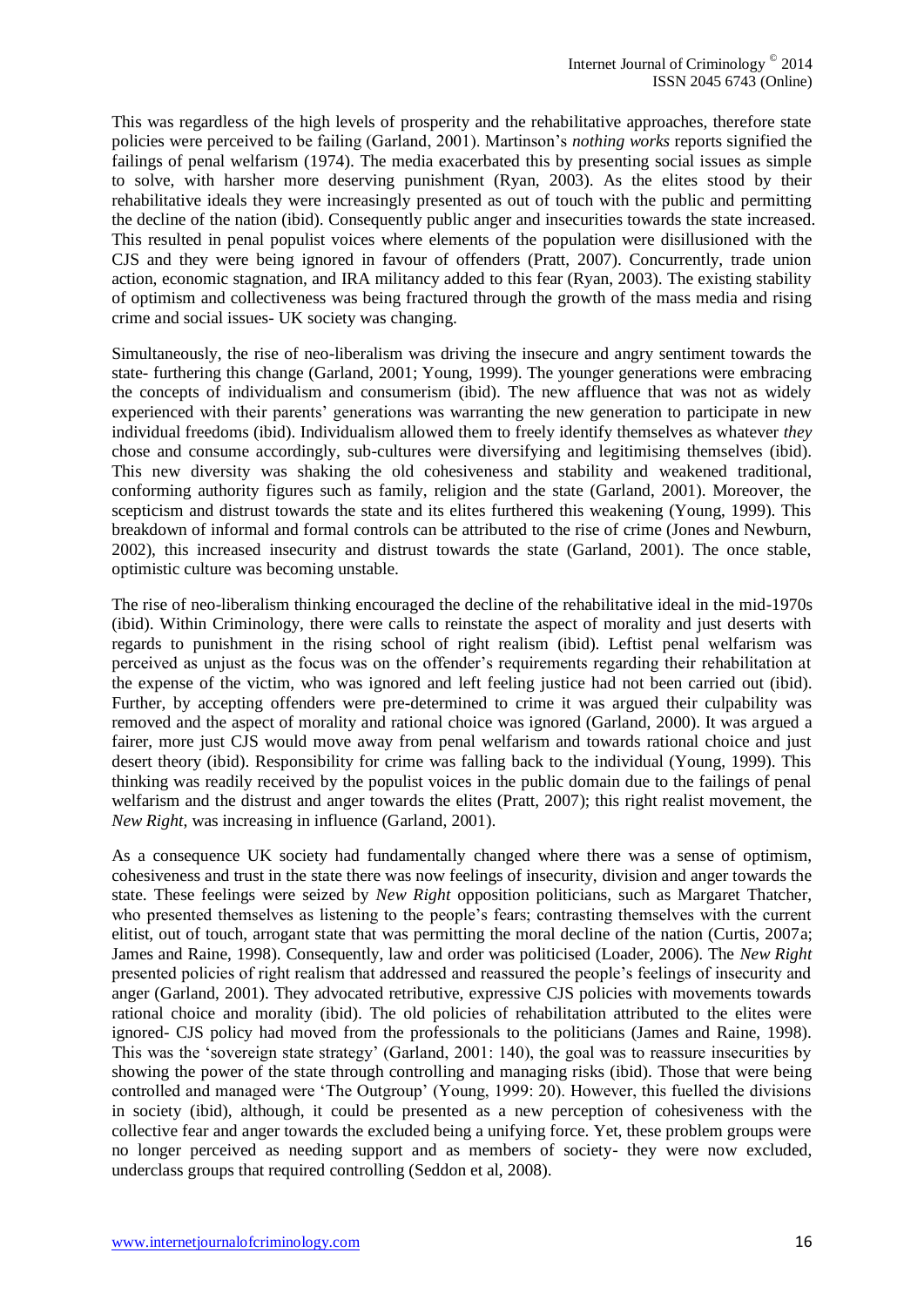Importantly, this 'politics of reaction' (Garland, 2001: 100) could be perceived as furthering feelings of insecurity which then are addressed through more populist, retributive policy- a self-fulfilling prophecy which does nothing to address the true issues surrounding deviance (Simon, 2007). Moreover, the *New Right*'s neo-liberal economic policies furthered feelings of insecurity for some by moving away from the economics of full employment and Keynesian economics and towards laissez fare capitalism (Young, 1999). Flexibility of the workforce was a key policy and pursuits of rolling back the state increased unemployment resulting in widening economic inequality (ibid). Globalisation fuelled by neo-liberal policies weakened effectiveness of state interventions and advertisements of power as local problems became global (ibid). This was a contrast to the stability perceived previously. Again, *New Right* policy was perceived to encourage insecure sentiments which then provided justification for more expressive, retributive policies in attempt to reassure these feelings (Simon, 2007).

Ultimately, crime was now politicised. In order to be electable, politicians must be presented as tough on crime (Downes and Morgan, 2007 in Reiner et al, 2007). Unlike their elitist, penal welfaristic predecessors, they were open to public scrutiny (Garland, 2001). Rehabilitative policies were difficult to justify and perceived as weak, even if effective, without an element of retribution and desert attached to it (ibid). CJS policy now aims to 'denounce crime and reassure the public' (Garland, 2001:133); public opinion groups are adhered to at the expense of professionals (Garland, 2000). In this new diverse culture, many opinions can be evidenced (ibid); as shown regarding Portugal's drug strategy in Chapter 4. Therefore it is simpler for politicians to provide responses that adhere to populist views of voters than to address the variety of socio-economic conditions surrounding criminality (Garland, 2001; Young, 1999).

Regarding drug policy, the *war on drugs* seems fitting in an *Exclusive Society* and a *Culture of Control*. Drug use was increasing along with crime, strengthening calls surrounding the drug-crime link (Woodiwiss and Dick, 2009). Further, politicians could project themselves as righteous as they fight the evil of drugs (Garland, 2001), with PDUs presented as an excluded underclass requiring control and management rather than supportive inclusion (Seddon et al, 2008). This legacy can be perceived contemporarily with DIPs, a consequentialist approach, being dominated by the CJS with coercive measures to ensure conformity (Buchanan, 2010; Seddon et al, 2008). Since New Labour there were increases in funding for treatment but little else in way of change approaching drugs, it was grounded in populism and the 'tabloid press' (Buchanan, 2010: 259)- rehabilitative, consequentialist, approaches being toughened or slowed in order to be politically viable (Garland, 2001). `

The UK is a clear example of Young and Garland's *Exclusive Society* and *Culture of Control*; where society is divided with an undercurrent of fear and insecurity that is addressed through expressive, retributive policies. Arguably, these policies then further insecure sentiments, providing further justification in a self-fulfilling prophecy (Simon, 2007). This offers the question: do late-modern developments determine retributive drug policies? With the UK it can be perceived this is the case. However, the Portuguese example is in contrast to this. Thus there must be other, in-depth cultural factors influencing drug policy direction. Importantly, regarding how endogenous factors react with new, exogenous factors – the mediation (May, 2011). With this, the former would be British stability and trust in the state and the latter would be late-modern developments. In this writer's opinion, the *interaction* of these factors resulted in the UK becoming an *Exclusive Society* and a *Culture of Control* and it is this cultural context of division and insecurity that results in the UK being reluctant to adopt consequential drug policies. Consequently, it can be understood why the UK is reluctant. Public fears cannot be ignored; this is a democracy (Loader, 2007 in Goold and Lazurus, 2007). Therefore, in this writer's opinion, CJS policy is a cultural reflection. This can be developed further with a reinterpretation of Churchill's quote regarding law and order: 'The mood and temper of the public in regard to the treatment of crime and criminals is one of the most unfailing tests of civilisation of any country' (Lacey, 2008:1). Here, in this re-interpretation, the public's perception and attitude regarding responses to crime and criminals are a reflection of a country's *culture*. The UK's prohibitive approach reflects *Exclusive Society* and *Culture of Control* cultural paradigm, whereas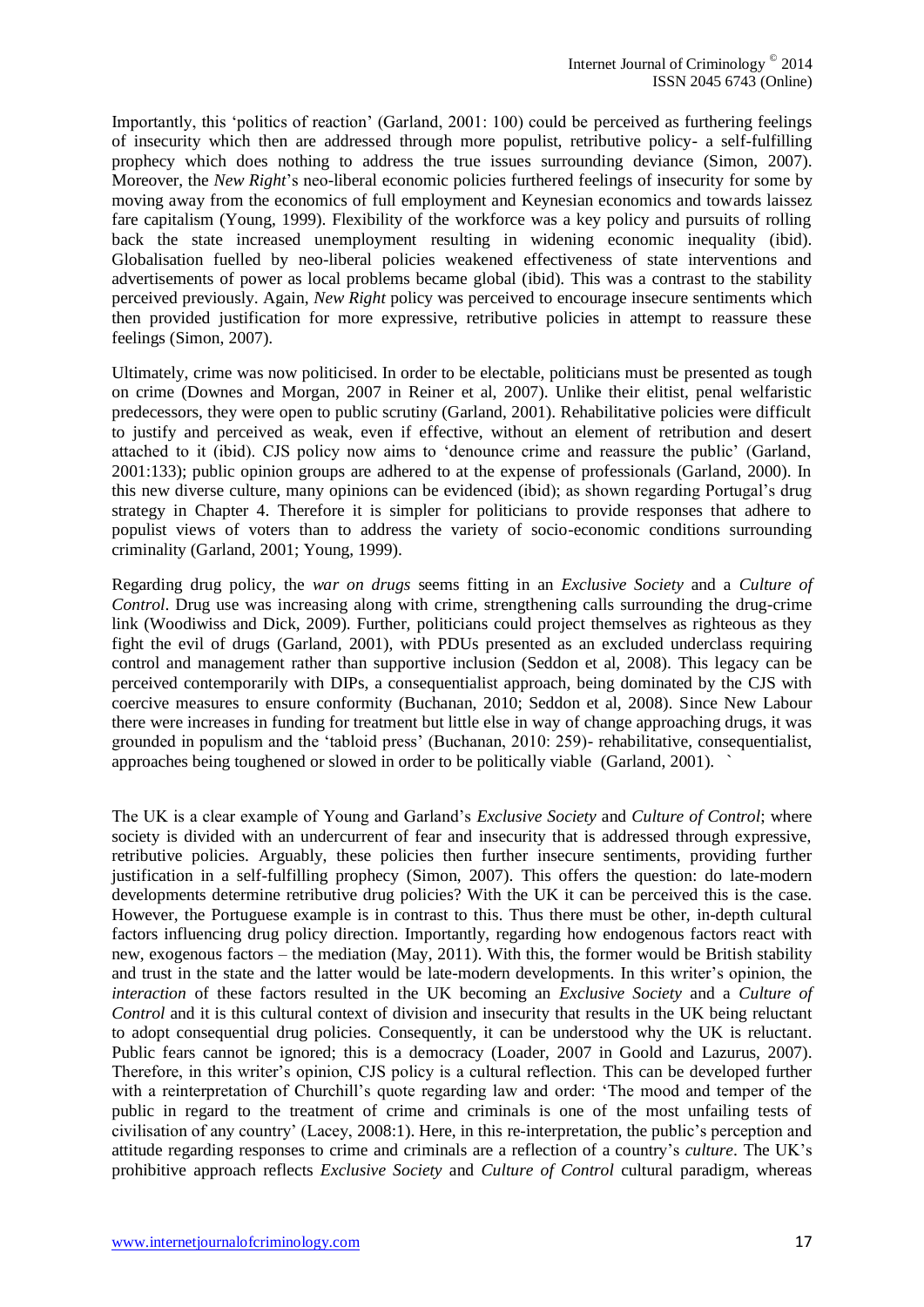Portugal's inclusive decriminalisation is a reflection of its culture. Therefore, cultural context is important. With this understood, cultural change would be required to address this reluctance if consequentialist policy was desired. This could be achieved through state interventions, education surrounding media sensationalism and perceptions of 'The Outgroup' (Young, 1999: 20) to address public insecurities thereby providing transparency to issues. Importantly, culture can evolve overtime as perceptions change, as found with sex in society, and can be perceived with drugs regarding growing academic calls against prohibition (Barton, 2011).

To understand this further, Portugal's cultural context will be compared. Importantly, as Garland and Young have only related their literature to countries of the Anglo-sphere this would provide further understanding regarding late-modern influences in other cultures and will enlighten study relating to cultural contexts and how this is reflected in drug policy. Through understanding Portugal's cultural context compared to the UK's it can be further understood why the UK is reluctant to adopt more consequentialist drug policies.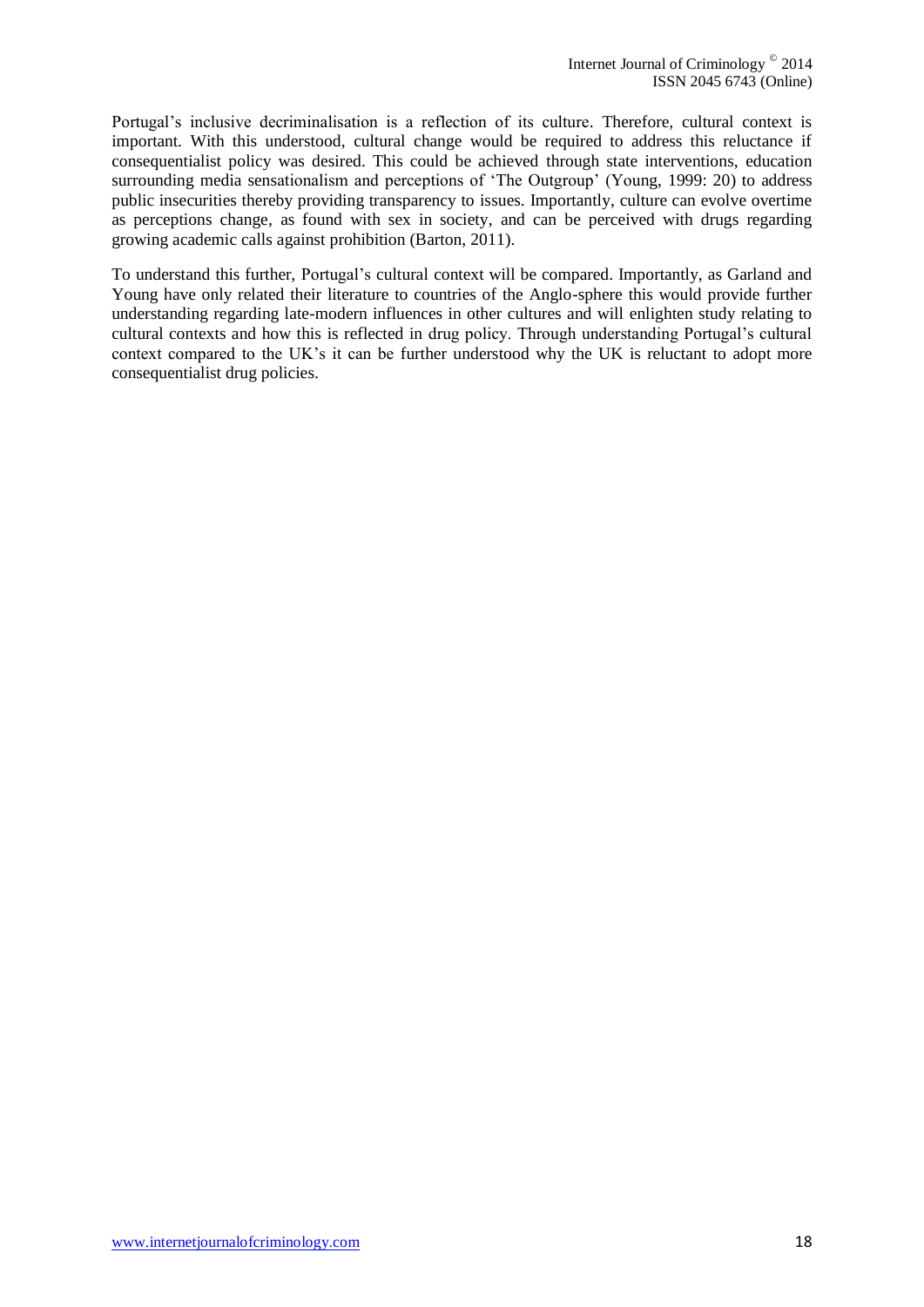### **Chapter Seven: A Cultural Comparison- Portugal, a Culture of Control?**

After exploring the UK cultural context in Chapter Six, where it was shown how society changed from one of optimism and cohesiveness to one of division and insecurity resulting in more expressive CJS policies, this thesis now moves to the final aspect of this cultural comparison where Portugal's cultural experience in relation to late-modern influences is scrutinised.

Unlike the UK, until the mid-1970s Portugal was not experiencing post-war optimism and trust in the state; it was a nationalistic, economically backward dictatorship (Robinson, 1979). From 1933 until 1974 the *New State* regime controlled Portugal (Birmingham, 2003). Portugal was, according to sociologist Barreto a 'shut-off nation' (cited in Hatton, 2011: 131) with authoritarianism, poor schooling, health, no welfare, high rates of infant mortality, and low life expectancy. Political opponents were suppressed through the use of the PIDE and concentration camps (Baiôa et al, 2003) and the regime aimed to control the population through the conforming aspects of 'God, Homeland, Family' (Hatton, 2011: 123). Traditional Portuguese agricultural lifestyles were encouraged with paternalism, hard work and religious devotion- with conscription enforcing armed service to the nation (ibid). Media censorship was rife along with education being deliberately limited and teachers under threat of being discredited if they were to criticise or teach outside the restrictive curriculum (Birmingham, 2003). This element of control can be presented as an embodiment of Foucault's disciplinary power where in more liberal societies at the time such elements of control were waning (Deleuze, 1990). Through this, control of a population is maintained as individuals move through disciplinary organisations such as schools, barracks, and churches (Foucault, 1995). The individual is under surveillance by authority figures as they pass through these organisations where any behaviour that does not conform with the accepted normality is challenged and conformity is praised- the 'normalising judgement' (Foucault, 1995: 177). As these conformed beliefs become normalised the individual starts to regulate their own behaviour and potentially those of others thus resulting in them being a functioning member of society the state desires (ibid). This normalisation is then transferred to non-state bodies such as the family, resulting in further surveillance and normalisation (ibid). Further, Marxist parallels can be perceived with the PIDE, for example, as part of the 'repressive state apparatus' that exists to actively repress dissident populations with violence to further the interest of the ruling classes (Althusser, 1970). Also, the conforming beliefs surrounding religion, family and nationalism and restrictive education can be perceived as a reflection of the 'ideological state apparatus' where state values are used to educate populations to ensure their conformity and submissiveness to the state (ibid). With these parallels, academia presents that Portuguese society from the 1930s to the mid-1970s can concisely be argued as repressed.

In 1974 the regime was overthrown by a non-violent military coup with much public support and after a period of transition in 1976 a socialist-inspired government was elected (ibid). After, elements of consumerism and modernisation were embraced with a focus on fundamental freedoms and rights to fight the Portuguese 'legacy of fascism' (Robinson, 1979: 242). This is clearly a variance from the British socio-cultural evolution during the same period. What will be ascertained, that the Portuguese historical literature and parallels to Foucault and Althusser do not show, is how did Portugal's endogenous cultural factor of being an isolated, authoritative society relate and interact with exogenous factors of late-modern developments? Moreover, how does this cultural context influence future drug policy direction? Is it the different context of these cultural movements along with a nearfascist legacy that has permitted a more consequential approach of policing drugs in Portugal?

As alluded to above, Portugal was isolationist (Robinson, 1979). Such insular focus prevents policy influences from other nations, as domestic approaches are perceived as the most effective regardless of actual successes (Pakes, 2010). Simply, Portugal's consequentialist drug policy could be attributed to this; as such a nationalist focus would lead to resistance from the *war on drugs* approach being exported throughout the world by the US. Further, such a mirror of US policy would be easier in the UK due to the deep cultural connections (Jones and Newburn, 2002). Portugal did not possess this. Portuguese-American relations were grounded in assurances that Portugal permitted the use of the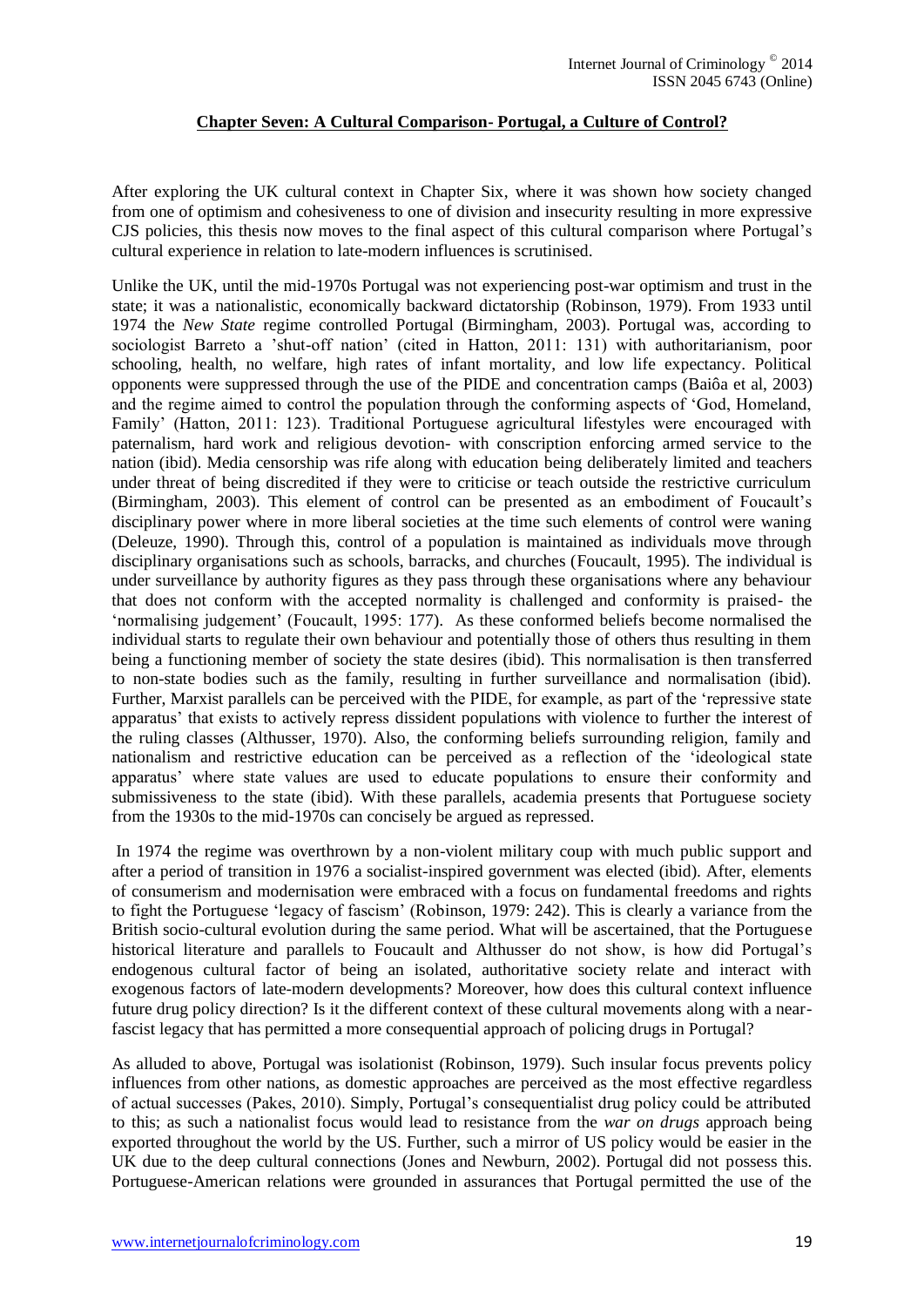Azores military bases (Hatton, 2011). With this, NATO powers promised not to intervene in Portuguese domestic affairs (ibid). However, although this is important, the reasons for their consequentialist drug policy are not that simple. In-depth cultural context is required.

With reference to the rise of the consumerist and sensationalist mass-media being experienced in the UK as part of the development into late-modernity (Garland, 2001; Young, 1999), in Portugal the media was heavily censored (Hatton, 2011). Any criticism of the regime and its policy directions were un-publishable (ibid). Consequently, the criticism of the elites' rehabilitative ideal and emotive reporting that lead to penal populism (Garland, 2001; Loader, 2006; Young, 1999) were not reflected in the same way in Portugal as in the UK- censorship prevented the flow of new approaches (Figueiredo, 1975). With censorship, any issues the regime faced were being successfully dealt with; any problems that were not being solved were of no fault of the regime (Birmingham, 2003). In this writer's opinion, there was no fuel for insecurity, doubt in state power and criticism regarding the elites overtly projected in the media because of censorship. Importantly, any sense of doubt and insecurity felt from the population was towards the regime itself for its repressive nature and the fact they were not experiencing the freedoms evident in other nations (Figueiredo, 1975), not towards the state for it's perceived lack of power in dealing with rising crime and social issues. Further, the public were isolated from political excise (Kohler, 1982). Even if there were feelings of insecurity regarding crime, the repression of political opponents restricted opportunity for oppositions to present populist, expressive policies to reassure. Here it can be perceived that Portugal's censored media and repressive government prevented the feelings of insecurity and criticism towards the state and elites that was experienced in the UK. The feelings of insecurity and criticism were against the regime itself and this was not part of mainstream culture because of the controlling nature of the state apparatus (Figueiredo, 1975). Importantly, there was no political freedom that permitted opposition groups to successfully address the fears. Consequently there was no rise of expressive, retributive law and order polices to reassure these insecurities as experienced in the UK as the regime did not have any external pressure or need to adopt them.

The simultaneous rise of consumerism and individualism experienced in the UK since the 1960s was limited in Portugal due to the isolationist, repressive regime preventing flow of new developments (Hatton, 2011). These neo-liberal developments that were shaking the traditional structure of the collective society by challenging and weakening the Foucauldian conforming strength of family, religion and the state were furthering feelings of insecurity in the UK (Garland, 2001; Young, 1999). In Portugal, this change was different. First, due to repression, this counter-culture was underground (Figueiredo, 1975). However, the growth of tourism to Portugal, encouraged by the regime for much needed revenue, overcame this isolationism by indirectly exposing the youth of the country to the individualist and consumerist pursuits they were being denied (Birmingham, 2003). As this continued, increasing numbers of the population desired this change (ibid). Further, the regime's isolated, rural economic policy was failing, therefore it started a process of monitored liberalisation (ibid). Foreign investment increased with censorship and political restrictions being relaxed (ibid). This exposed more to the benefits of consumerism and individualism; but society was still controlled, the liberalisation was limited (Pitcher, 1993). Portugal's authoritarianism and isolationism allowed a controlled, limited influence of the rise of individualism and consumerism (Hatton, 2011). Therefore, the consequential breakdown of traditional structures leading to feelings of insecurity did not occur, at least not to the extent as experienced in the UK. The new cultural pursuit and change was underground with youth groups due to repression (Robinson, 1979) - not mainstream as in the UK where it could be perceived as a threat by the general population, thereby fuelling senses of insecurity. Moreover, due to censorship, the media was unable to play the important role of advertising and sensationalising these cultural changes to increase feelings of insecurity. Crucially, the people did not have the same feelings towards the changes as experienced in the UK; the people wanted these changes (Birmingham, 2003). They were perceived as movements away from the norm (ibid). With the UK the normality under threat was stable and cohesive (Young, 1999), in Portugal this normality was repression (Hatton, 2011). It could be understood that the different reactions to these changes were due to the Portuguese people's economic situation, they wanted this change as they saw it for the better so they were angry towards the state for suppressing this change (ibid). Therefore, the limited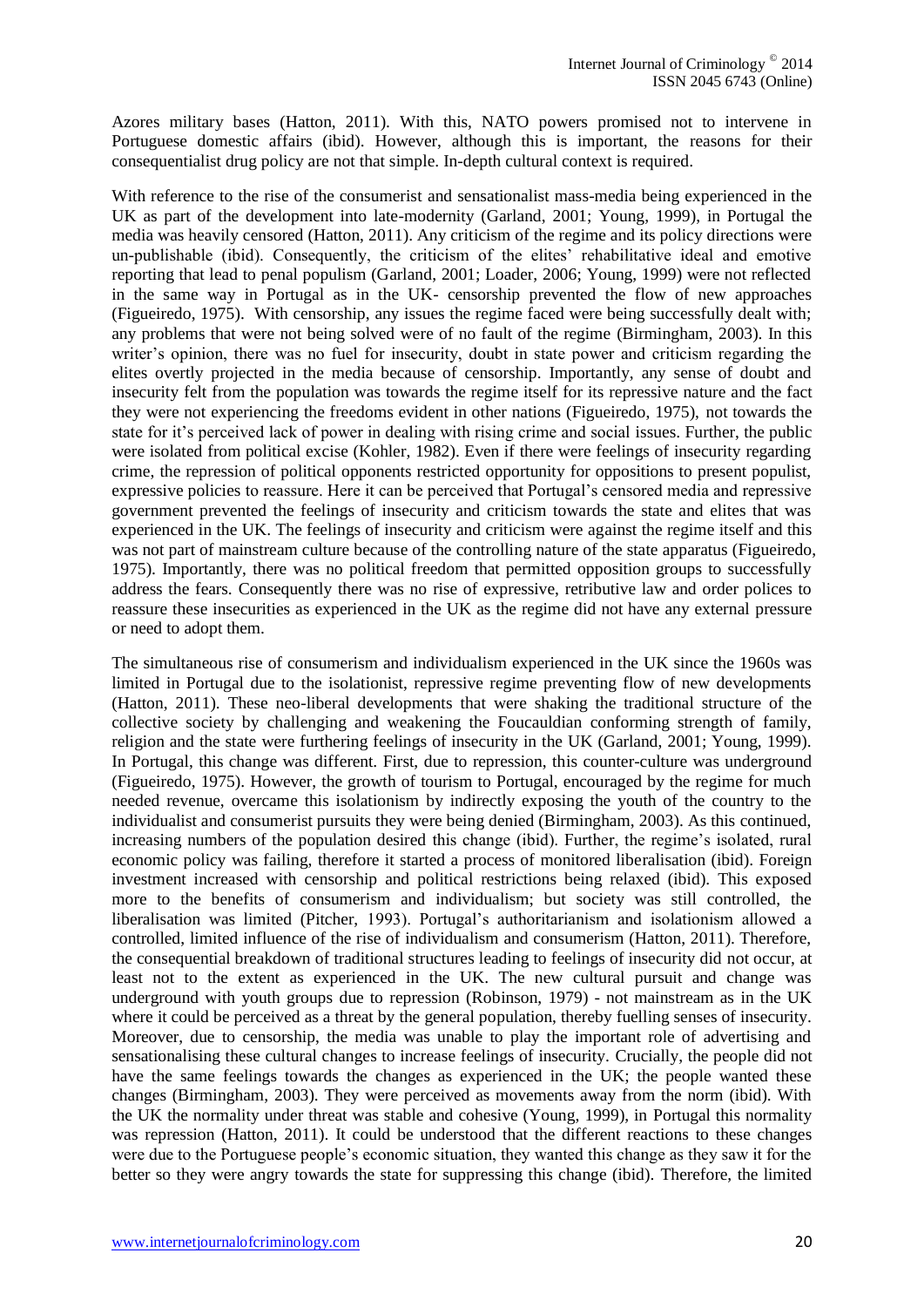influence of liberalisation did fuel anger towards the state but in regards to the repressive treatmentnot regarding failing penal policy or declining prestige and stability as with the British experience.

The feelings of insecurity in the UK that lead to the adoption of expressive criminal justice policies and the rise of penal populism (Garland, 2001; Young, 1999) can be presented as a contrast to Portugal from the late 1970s. After the popular revolution, and with a democratically elected government, there were feelings of optimism in Portugal and a desperation to move away from its repressive past (Royo, 2004). Democratic freedom was central to its new constitution and Thatcherist economic policies were pursued along with European Community membership (ibid). The Portuguese people were proud of their new liberty (ibid). Arguably, there were no elements of insecurity and criticism towards the state, not least in the same context experienced in the UK. Without this sentiment, there is less justification for expressive law and order polices; there is no fear requiring reassurance. With this, it can be perceived that Portugal did not evolve into an *Exclusive Society* or a *Culture of Control* due to its repressive past and subsequent revolution. The controls of Portuguese society restricted the cultural changes experienced in the UK and other western cultures. This is a concise presentation of how Portugal's endogenous cultural factors of repression interacted with the exogenous factors of the move into late-modernity. It can be see how this interaction influenced a revolution leading to a new, optimistic democratic state. Portugal did experience a cultural change but instead of inspiring populist, expressive criminal justice policies, late-modern influences inspired a revolution. This resulted in a cultural change from repressive authoritarianism to one of new found liberty. This culture of optimism and sense of freedom has influenced policies with a focus on individual freedom and regional self-government stemming from the previous experience of repressive authoritarianism (Loo et al, 2002).

Arguably, it could be debated that this resulted in an element of cohesiveness in Portuguese society after the revolution thus providing stability. Whereas, the UK was experiencing a lack of cohesiveness caused by social changes, this fuelled insecurity which was addressed through expressive law and order polices (Garland, 2001; Young, 1999). Importantly, this essayist does not deny the existence of penal populism or desire for retributive criminal justice polices in Portugal. What is being considered is that these aspects had less influence due to Portugal's cultural context. Moreover, reflections of what can be perceived as the 'European Dream' (Young, 1999: 22), where inclusion and cohesiveness are encouraged for economic success and individual failings are perceived as a fault of society rather than the individual (ibid), can be interpreted within the new democratic Portuguese government. This collectiveness lessens the chances of the rise of 'The Outgroup' (Young, 1999: 20), which PDUs could be considered as part of (Goode, 1999 in Inciardi, 1999). Instead of being demonised those who otherwise would be part of these groups are supported (Young, 1999). This is evidenced by the political thinking behind Portuguese drug policy that aims to benefit all (Loo et al, 2002). This analysis of Portugal's social-cultural history presents how cultural context can have an extreme impact on policy direction. It may well have been Portugal's endogenous factor of repressiveness that attributed to a different societal reaction to late-modern influences, which were having similar results in the Anglo-sphere. This cultural aspect explains why decriminalisation was able to be adopted in Portugal. Arguably, Portugal's Decriminalisation policy is a reflection of its focus on liberty and aversion to authoritarianism (Loo et al, 2002). It can be argued that, in the UK, such non-retributive movements are slower due its *Exclusive Society* and *Culture of Control* paradigmatic attributes. Thus, if consequentialist policy is desired, cultural change will be required.

With the Portuguese cultural context and the implications on drug policy development explored, the cultural comparison is complete. The question as to why the UK is reluctant to adopt consequentialist drug policy can be concluded in Chapter Eight.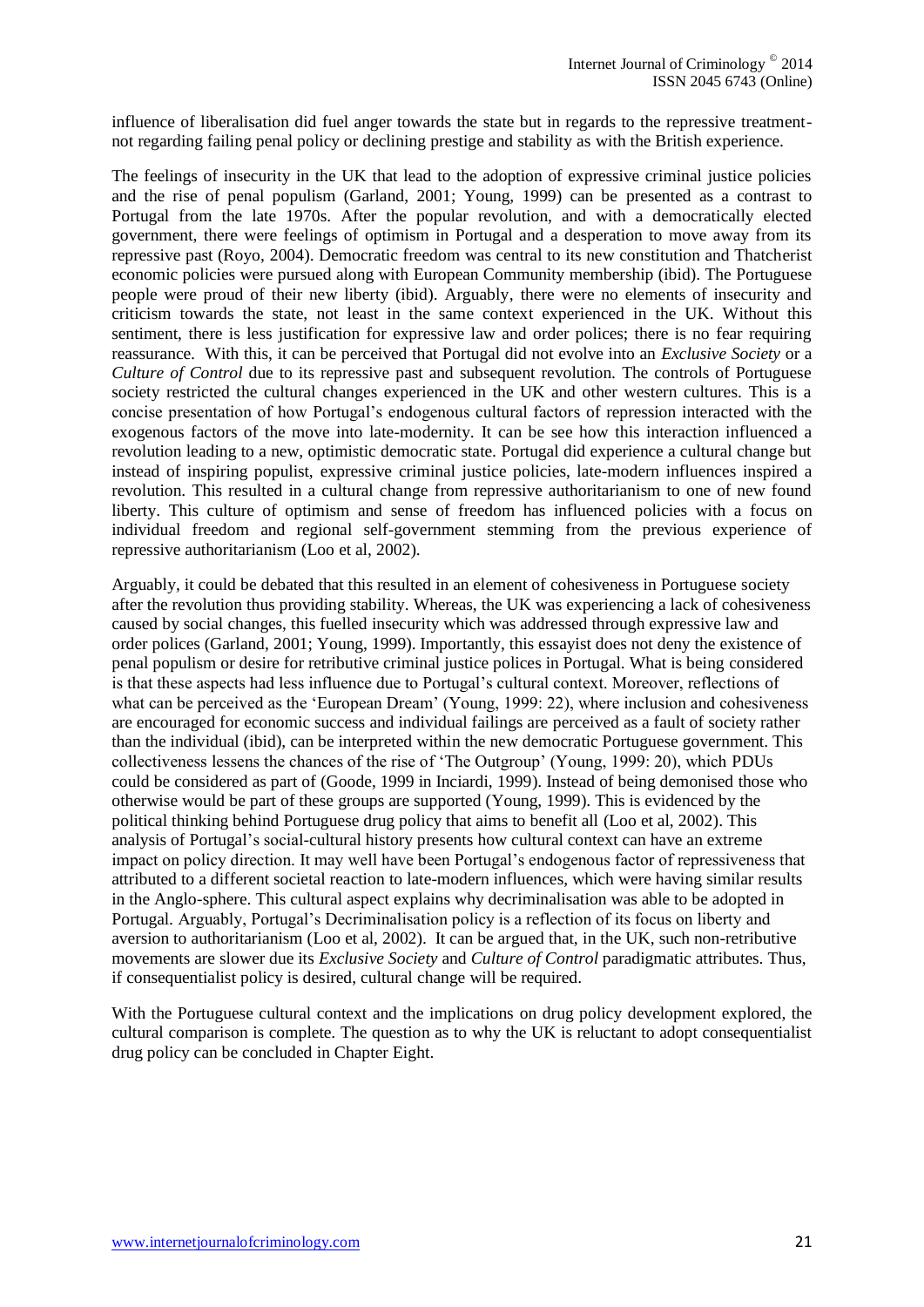Internet Journal of Criminology © 2014 ISSN 2045 6743 (Online)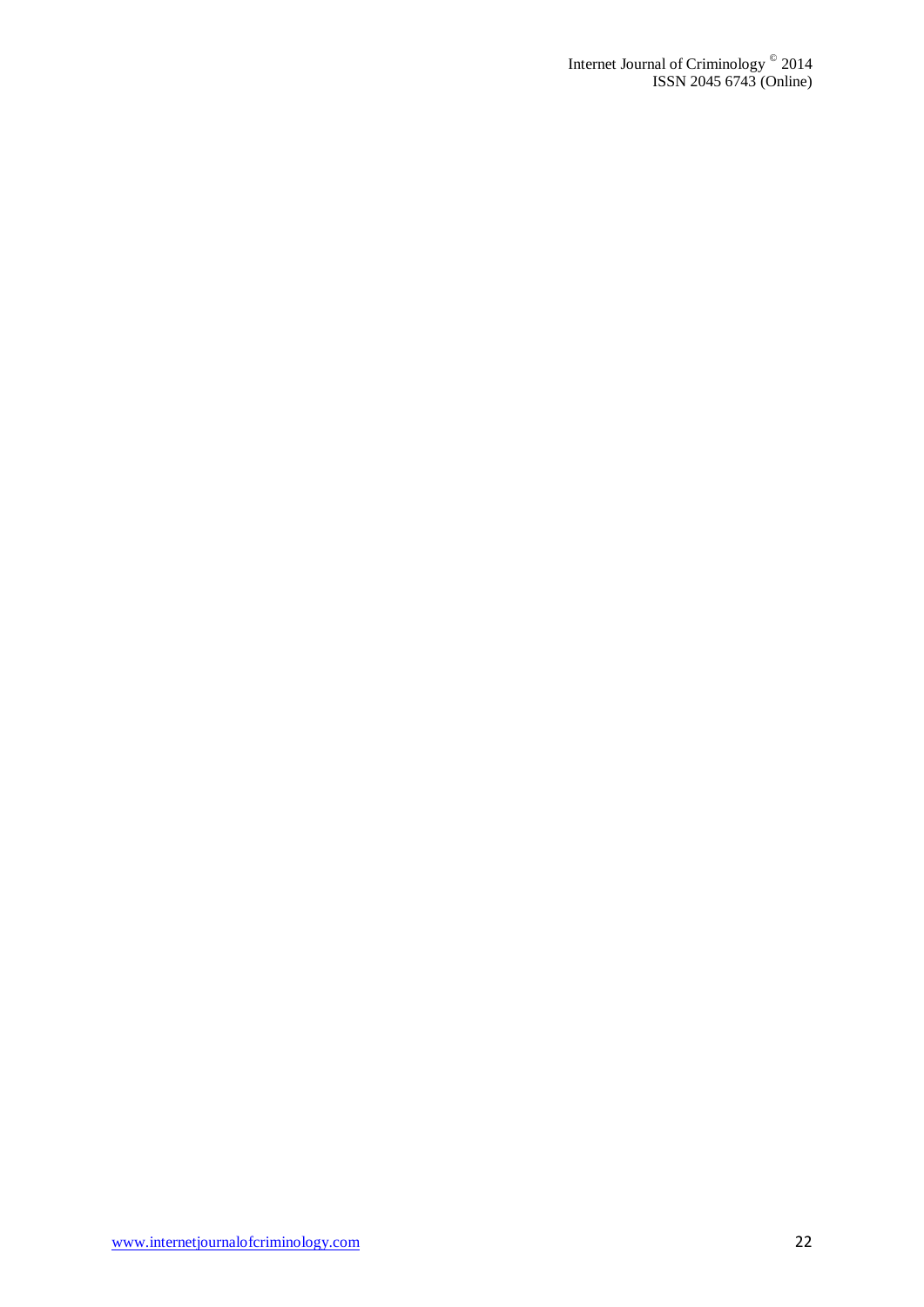## **Chapter Eight: Conclusion**

With the cultural comparison complete, it will now be concluded that the UK is reluctant to adopt consequentialist drug policy due to its cultural context of possessing the attributes of an *Exclusive Society* and a *Culture of Control.* The importance of cultural context and how these paradigms reflect on drug policy will be highlighted with recommendations to influence cultural change through education if consequentialist policy is desired. Further research will be recommended to widen this comprehension, possessing particular focus on rising powers to reflect the changing nature of this increasingly globalised world.

This writer has highlighted the current approaches and debates surrounding UK drug policy, presenting argued criticisms of the UK's prohibitive approach surrounding the drugs and crime link and the limitations and justifications for the UK's consequentialist aspects of harm-reduction. Portugal's approach of decriminalisation was explored with scrutiny regarding academic arguments relating to its apparent success. What was presented was the importance of understanding how and why these different policies were adopted and that this understanding stems from the nation's cultural developments. This was supported in Chapter 5 through analysing the development of prohibition's dominance and how that was entwined within cultural context. This provided sound justification for the cultural comparison as this would present understanding how a nation's culture influences its policy, which has been argued throughout as an important criminological area (Pakes, 2010).

This thesis' cultural comparison considered how British and Portuguese culture developed as a result of its endogenous culture reacting with exogenous late-modern developments. The UK was presented as an embodiment of Young and Garland's *Exclusive Society* and *Culture of Control* with retributive and populist policy advertising state power to reassure the public's insecurities (Garland, 2001; Young, 1999). Importantly, regarding drug policing, this allowed a prohibition dominated policy with PDUs perceived as a dangerous underclass class requiring control and politicians presenting themselves as fighting a war against a social evil with any consequentialism toughened and justified by crime reduction (Garland, 2001; Seddon et al, 2008). This is in contrast to Portugal where this writer argues late-modern developments resulted in the overthrowing of the repressive regime and a democratic revolution. It is argued this resulted in a culture of optimism and inclusivity with influence on policy through focuses on freedom and an aversion to its authoritarian legacy (Loo et al, 2002). Consequently, this writer presents it is this cultural context that permitted the adoption of the consequentialist drug policy of decriminalisation which, as highlighted, was not even considered for a Royal Commission. Importantly, late-modernity did not determine this reluctance, as shown with Portugal's experience of late-modern developments; it was the cultural mediations that allowed this.

Therefore, this thesis argues the UK is reluctant to adopt consequentialist drug policy because of its cultural context; it is an embodiment of an *Exclusive Society* and *Culture of Control* stemming from its cultural reactions to late-modernity. Due to this, any desire for such a non-retributive, consequentialist policy of decriminalisation would not have been politically viable, it would not have been welcomed in the press- such a policy would not address the public's fears and insecurities towards the PDUs considered as part of 'The Outgroup' (Young, 1999: 20). Penal populist voices of such a culture would argue the government as elitist (Pratt, 2007). It is simpler for governments to pursue populist policy than policy under conflicting debate from academics that may require radical socio-economic intervention (Garland, 2001; Young, 1999). Importantly, the dominant perception with British culture is that PDUs are a dangerous group requiring control, of which recreational users are part of through association, rather than support (Seddon et al, 2008). So, it can be understood, a movement away from this dominant paradigm by government would not be popular one. Whereas, with Portugal, the cultural paradigm is one of optimism and inclusiveness; Young's 'European Dream' (1999: 22), therefore its drug policy is a clear reflection of its culture; as is the UK's approach is a reflection of its culture.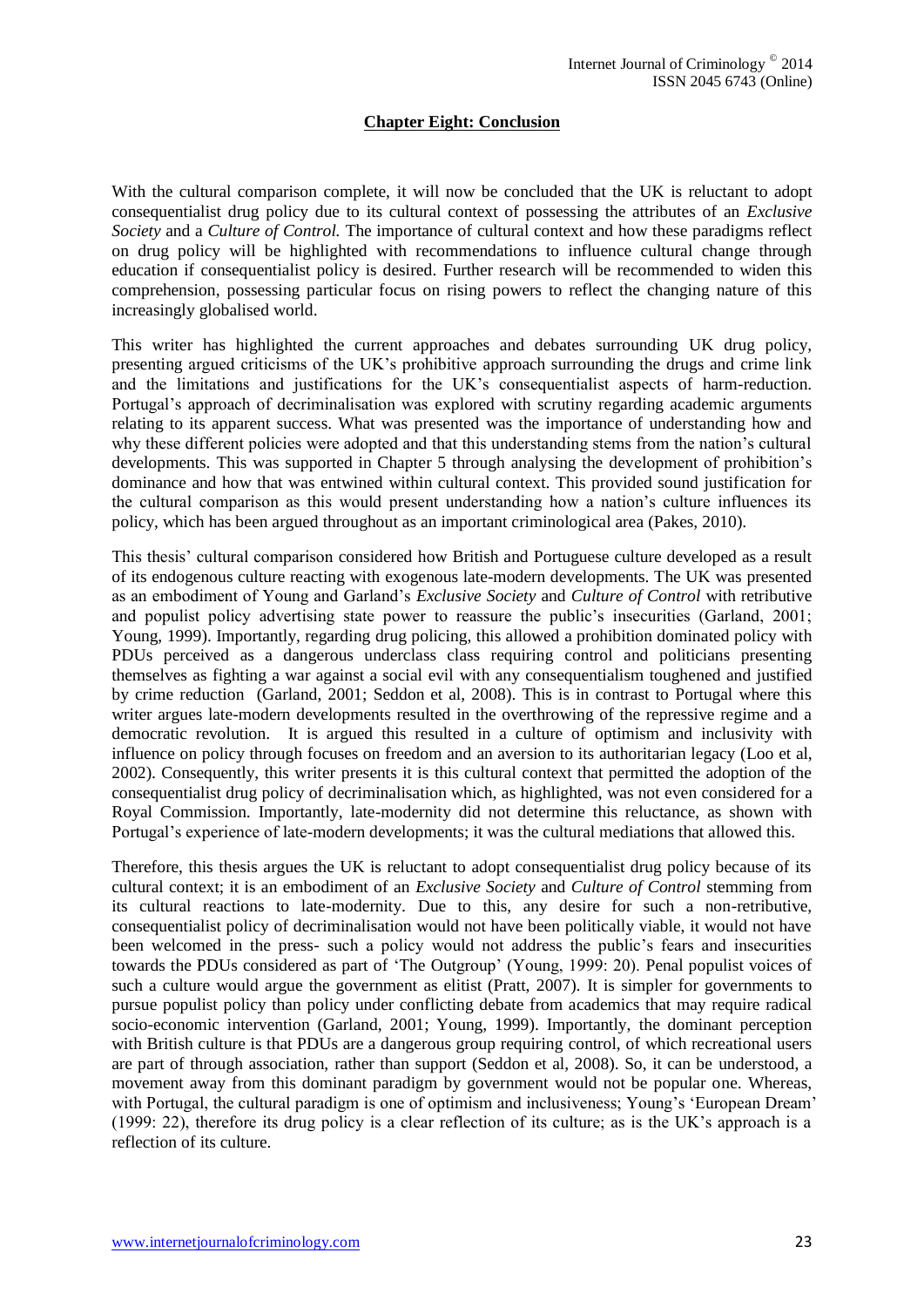This argument can be developed further with a reinterpretation of Churchill's Law and Order quote. In this writer's interpretation, public perceptions and attitudes regarding responses to criminality and criminals are a reflection of a country's *culture*. This could be considered as democracy in action; CJS policy should address and reflect a population's needs (Garland, 2001). The UK's prohibitive approach to drugs is a reflection of its *Exclusive Society* and *Culture of Control* cultural paradigms. Whereas Portugal's inclusive decriminalisation is a reflection of its focus on liberty and aversion to repressive legacy (Loo et al, 2002). Therefore, it is clear cultural context is the key focus when understanding drug policy development and this cultural context changes and evolves through the mediation of endogenous and exogenous cultural factors (May, 2011).

Crucially, if there is a desire to tackle this reluctance it is recommended that a cultural change is required because as long as electoral competition exists, populist polices will influence (Lacey, 2008). The public are involved and always will be; their fears and concerns cannot be ignored (Loader, 2007 in Goold and Lazurus, 2007). Importantly, expressive polices attempting to address these fears can create further fear, thereby justifying more expressive policy in a self-fulfilling prophecy resulting in heightened insecurity that does not address the underlying issues (Simon, 2007). Therefore, the fears that fuel expressive policy can be addressed through education providing informed debate surrounding societal issues, highlighting media sensationalism and a different perception of 'The Outgroup' (Young, 1999: 20). Alternatively, a strong-willed government could risk media backlashes and public outcries by pursuing policy changes regardless (Lacey, 2008), which could affect a cultural change from state intervention. Though this could be unlikely in this austere political climate, especially with regards to the declining influence of the nation-state (Pakes, 2010)

Importantly, changes could occur through paradigm shifts as cultures evolve overtime, as experienced with sexuality and pornography; overtime perceptions of these became more liberal with cultural change (Barton, 2011). This could be experienced with drugs as movements away from prohibition become more vocal; more progressive attitudes could become the norm (ibid). At the time of writing, there are already further consequentialist drug approaches surfacing with decriminalised 'drug-use' rooms being considered in Brighton (BBC, 2013c). Arguably, this could be part of a larger cultural evolution which would require scrutiny.

Therefore, further research is recommended. It has been concluded the UK is reluctant to adopt consequentialist approaches to policing drugs because its cultural context is not compatible- it is an embodiment of an *Exclusive Society* and a *Culture of Control.* However, this is one piece of research focusing on two nations. This writer advocates more cultural comparisons with primary research approaches to develop further qualitative understanding surrounding cultural contexts and reflections on drug policing policy. There are many other cultures with different policies requiring scrutiny; for instance, Washington and Colorado State's recent commercialisation of cannabis (HASC, 2012). Moreover, this world is continually changing with shifts in global influence, this must be reflected (Pakes, 2010). Consequently, this writer advocates that future research should possess focuses on the BRIC nations as these powers and their cultures may dominate in the future.

Drugs are a complex glocal issue (Bowling and Sheptycki, 2012) and, as concluded, culture is a key influence regarding drug policing policy. Therefore, nations must be continually scrutinised and culturally compared. With this, not only can best practice and global paradigm shifts be identified, but through understanding relationships between culture and policy, it can be grasped what cultural adaptations are required for policies to be successfully culturally transferred (Pakes, 2010).

Vitally, in this writer's opinion, enthusiasm for cultural comparisons will further advertise the idiosyncrasies and varied social richness that exists in our world- much can be learnt and shared in relation to any aspect, not just drug policing.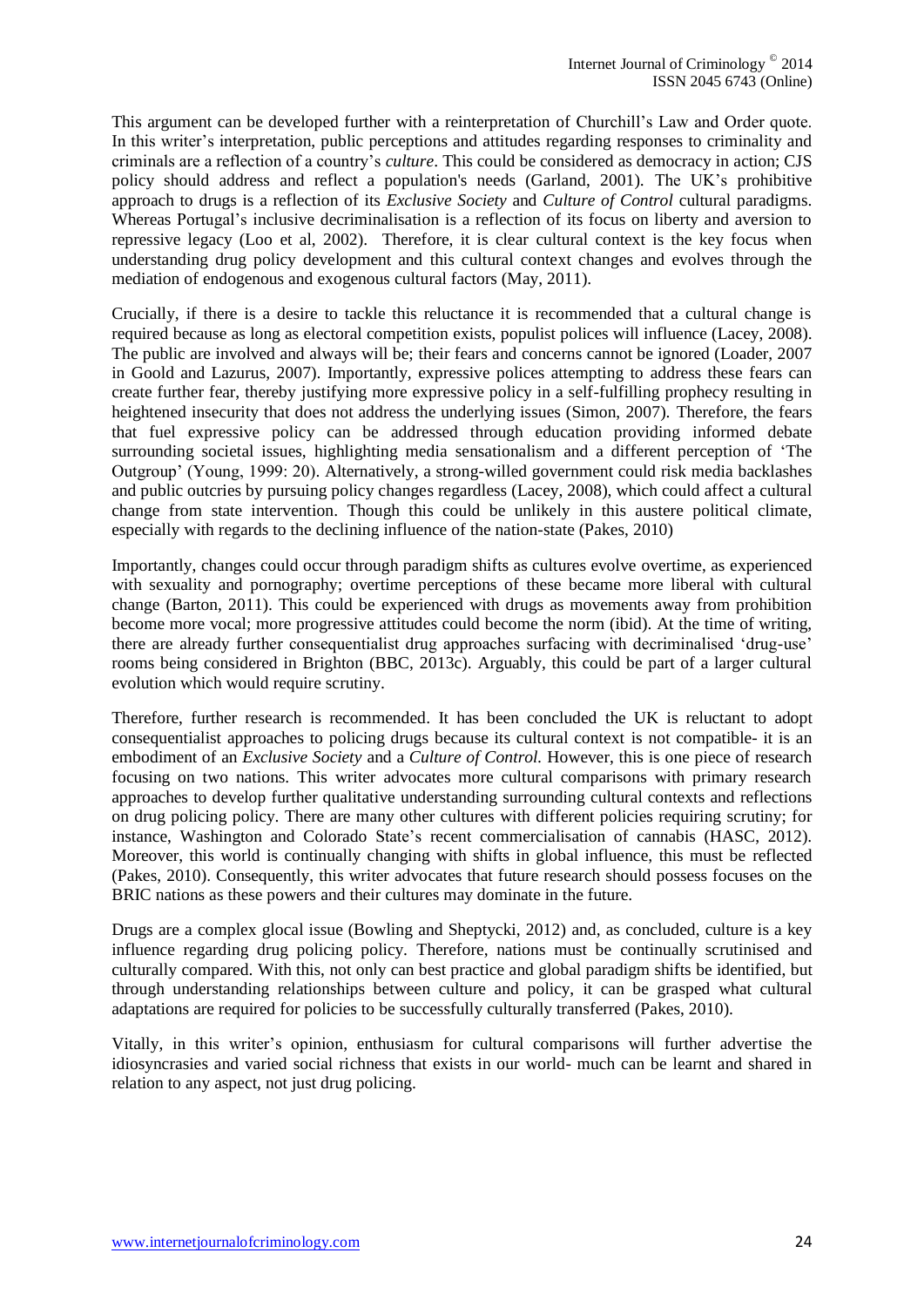Internet Journal of Criminology © 2014 ISSN 2045 6743 (Online)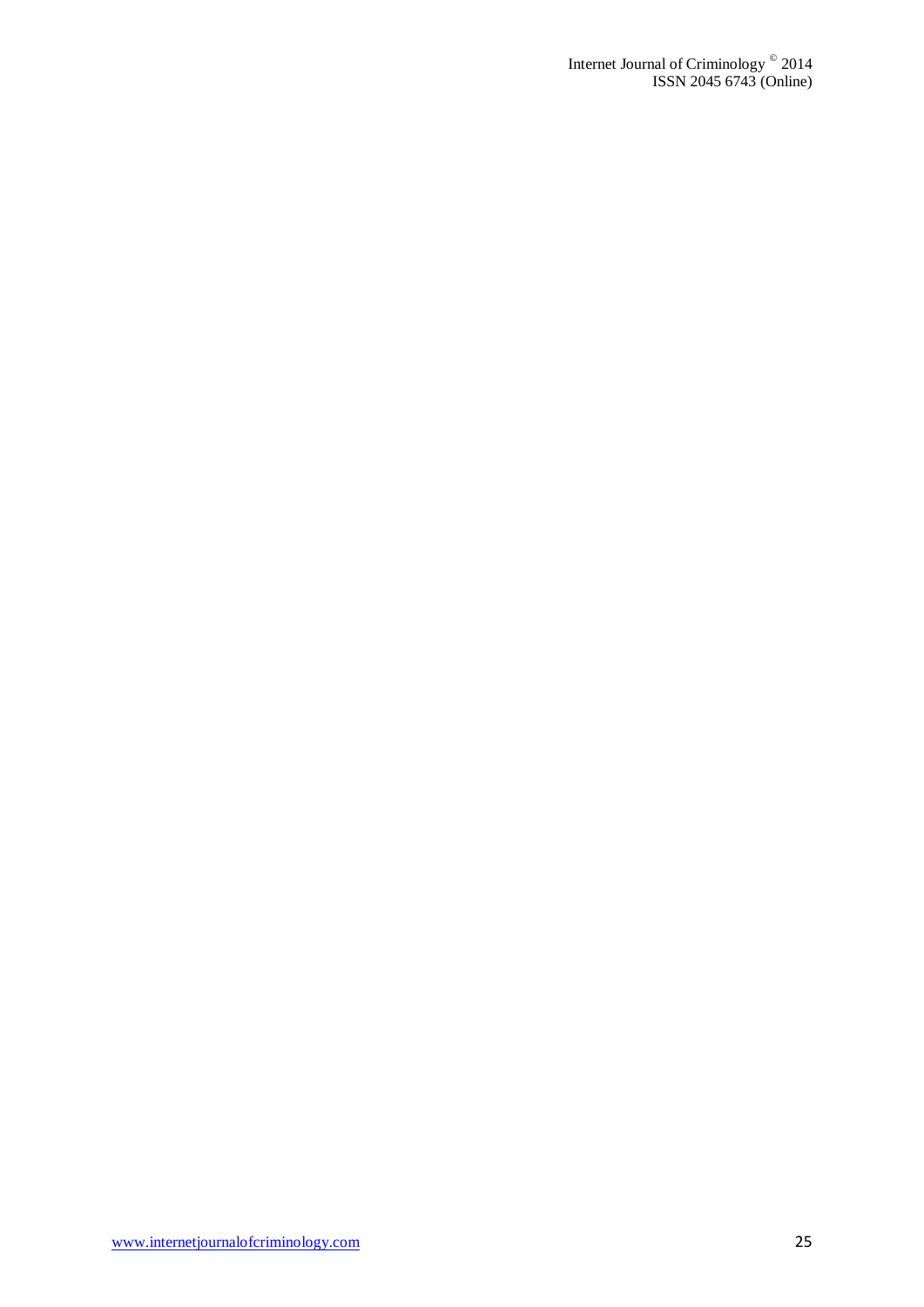## **References**

All-Party Parliamentary Group for Drug Policy Reform (APGDPR) (2013) *Towards a Safer Drug Policy: Challenges and Opportunities arising from 'legal highs'* APGDPR

Althusser, L. (1970) 'Ideology and Ideological State Apparatus' Available at: <http://www.marxists.org/reference/archive/althusser/1970/ideology.htm> Accessed on: 24/03/2013

Baiôa, M. Fernandes, P, J. de Meneses, F, R. (2003) 'The Political History of Twentieth Century Portugal' *Journal of Political History* 1(2): pp.1-18

Barton, A. (2011) Illicit Drugs: Use and Control  $2<sup>nd</sup>$  Edition Routledge: Abingdon

BBC (2012) 'Nick Clegg calls for drug law reform' Available at: [http://www.bbc.co.uk/news/uk](http://www.bbc.co.uk/news/uk-politics-20720122)[politics-20720122](http://www.bbc.co.uk/news/uk-politics-20720122) Accessed on: 15/12/12

BBC (2013a) 'Decriminalise drugs, inquiry by cross-party peers say' Available at: <http://www.bbc.co.uk/news/uk-21004715> Accessed on: 15/01/13

BBC (2013b) '1957 Britons 'have never had it so good'' Available at: http://news.bbc.co.uk/onthisday/hi/dates/stories/july/20/newsid\_3728000/3728225.stm Accessed on 01/03/13

BBC (2013c) 'Brighton considers drug-use rooms in bid to reduce deaths' Available at: <http://www.bbc.co.uk/news/uk-22188476> Accessed on: 18/04/13

Bean, P. (2008) *Drugs and Crime* 3<sup>rd</sup> Edition Devon: Willan Publishing

Bean, P. (2010) *Legalising Drugs* Bristol: Policy Press

Berridge, V. (2005) 'The 'British System' and its history' in Strang, J. Gossop, M. (Eds.) (2005) *Heroin addiction and the British system: Vol. 1: Origins and Evolution London: Routledge pp.7-*17

Bertram, E. Blachman, M. Sharpe, K. Andreas, P. (1996) *Drug War Politics: The Price of Denial*  London: University of California Press

Bewley, T. (2005) 'The drugs problem of the 1960s: a new type of problem' in Strang, J. Gossop, M. (Eds.) (2005) *Heroin addiction and the British system: Vol. 1: Origins and Evolution* London: Routledge pp.43-53

Birmingham, D (2003) *A Concise History of Modern Portugal* 2<sup>nd</sup> Edition Cambridge: Cambridge University Press

Bowling, B. Sheptycki, J. (2012) *Global Policing* London: Sage

Bryman, A. (2012) *Social Research Methods* 4<sup>th</sup> Edition Oxford: Oxford University Press

Buchanan, J. (2010) 'Drug policy under New Labour 1997-2010: Prolonging the war on drugs' *Probation Journal* 57(3): pp.250-262

Cavadino, M and Dignan, J. (2007) The Penal System: An Introduction 4<sup>th</sup> Edition London: Sage

Crowther-Dowey, C. (2007) 'The police and drugs', in M. Simpson, T. Shildrick and R. MacDonald (Eds.) (2007) *Drugs in Britain: Supply, Consumption and Control*. Basingstoke: Palgrave Macmillan pp.108-124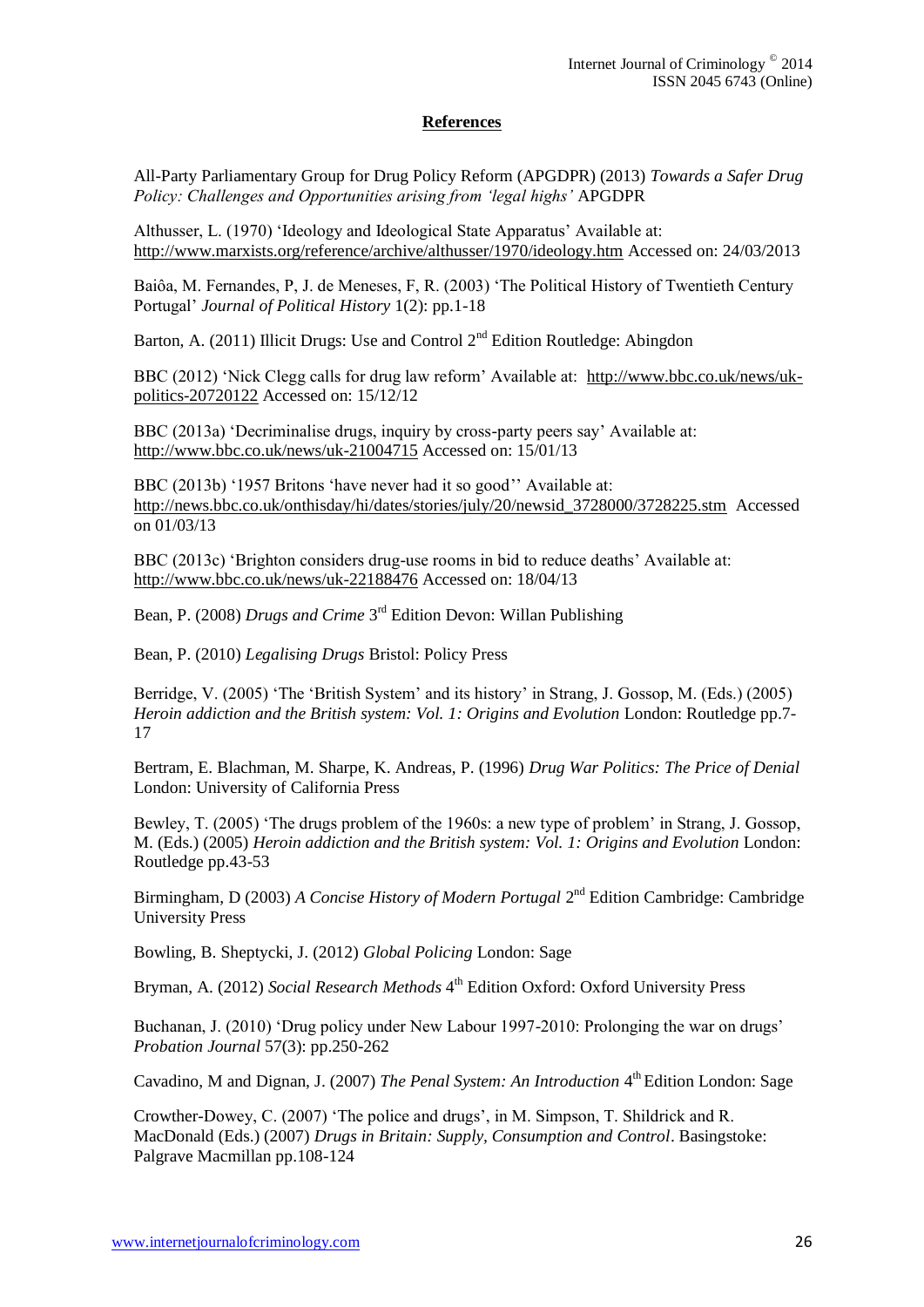Cunha, M, I, P. (2005) 'From Neighbourhood to Prison: Women and the War on Drugs in Portugal' in Sudbury, J. (2005) (ed) *Global Lockdown* New York: Routledge pp.1-18

Curtis, A. (2007a) *'*Richard Nixon' Available at:<http://curtisnewswipe.blogspot.co.uk/> Accessed on: 19/12/12

Curtis, A. (2007b) 'The Rise and Fall of the TV News Journalist' <http://curtisnewswipe.blogspot.co.uk/> Accessed on: 19/12/12

Deleuze, G. (1990) 'Societies of Control' Available at: <http://www.nadir.org/nadir/archiv/netzkritik/societyofcontrol.html> Accessed on: 22/02/2013

Downes, D. Morgan, R. (2007) '*No Turning Back: The Politics of Law and Order Into The Millennium'.* In Reiner, R. Maguire, M. Morgan, R. (Eds.) *The Oxford Handbook of Criminology*. 4th Edition Oxford University Press: Oxford pp.201-240

European Monitoring Centre for Drugs and Drug Addiction (EMCDDA) (2010) *Annual Report 2010: The State of the Drugs Problem in Europe* Portugal: EMCDDA

Felson, M. and Cohen L, E. (1979) 'Social Change and Crime Rate Trends: A Routine Activity Approach' *American Sociological Review* 44(4): pp.588-608

Figueiredo, A, D. (1975) *Portugal: Fifty Years of Dictatorship* Harmondsworth: Penguin

Foucault, M. (1995) *Discipline and Punish: The Birth of the Prison* New York: Random House Inc.

Garland, D. (2000) 'The Culture of High Crime Societies: Some Preconditions of Recent 'Law and Order' Policies' *British Journal of Criminology* 40(3): pp.347-375

Garland, D. (2001) *The Culture of Control: crime and social order in contemporary society*  Oxford: Oxford University Press

Gerbner, G. Gross, L. Morgan, M.Signorielli, N. Shanahan, J. 'Growing up with Television: Cultivation Processes' In Bryant, J. Zillman, D. (Eds.) (2002) *Media Effects: Advances in Theory and Research* New Jersey: Lawrence Erlbaum Associates: pp.43- 78

Goode, E. (1999) 'Why the drug war will never end' in Inciardi, J, A. (Ed.) (1999) *The Drug Legalization Debate* second edition London: Sage: pp.125-150

Greenwald, G. (2009) *Drug decriminalization in Portugal: lessons for creating fair and successful drug policies* Washington DC: CATO Institute

Hammersley, R. (2008) *Drugs and Crime* Cambridge: Polity Press

Hatton, B. (2011) *The Portuguese: A Modern History* Northampton: Interlink Publishing Group

HM Government (2010) 'Drugs Strategy 2010 Reducing Demand, Restricting Supply, Building Recovery: Supporting People to Live A Drug Free Life' London: HM Government

Home Affairs Select Committee (HASC) (2012) 'Drugs- Breaking the Cycle' Available at: <http://www.publications.parliament.uk/pa/cm201213/cmselect/cmhaff/184/18410.htm> Accessed on: 15/12/12

Home Office (2008) *Conditional Cautioning and the DIP Condition* London: Home Office.

Home Office (2010) *Crime in England and Wales 2009/10* London: Home Office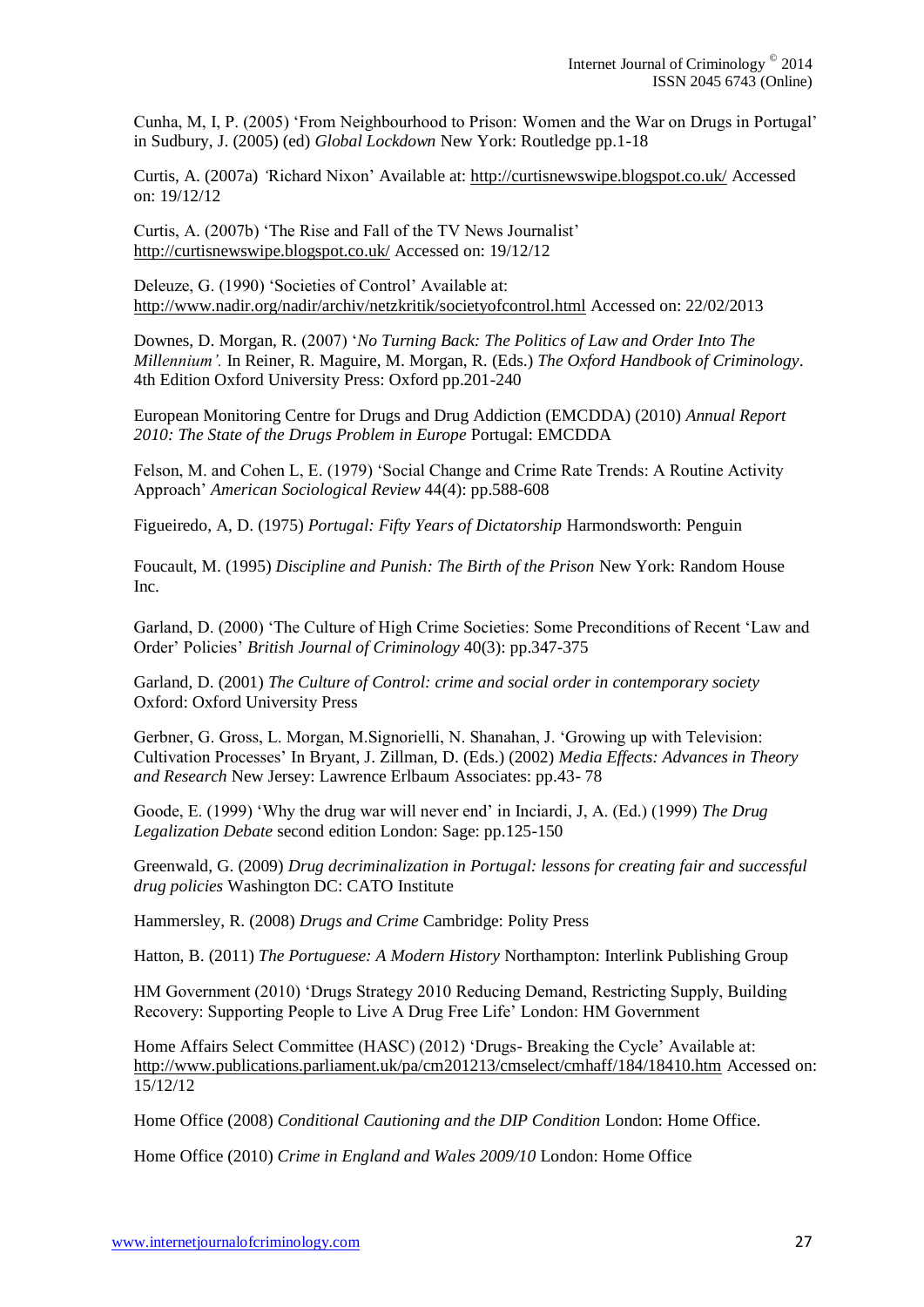Home Office (2013) 'Drug Intervention Programmes' Available at: <http://www.homeoffice.gov.uk/crime/reducing-reoffending/dip/> Accessed on: 04/01/2013.

Hughes, C, E. Stevens, A. (2010) 'What Can We Learn From The Portuguese Decriminalisation Of Illicit Drugs?' *British Journal of Criminology* 50(6): pp.999-1022

Hughes, C, E. Stevens, A. (2012) 'A resounding success or a disastrous failure: Re-examining the interpretation of evidence on the Portuguese decriminalisation of illicit drugs' *Drug and Alcohol Review'* 31(1): pp.101-113

James, A. Raine, J. (1998) *The New Politics Of Criminal Justice* London: Longman Jones, T. Newburn, T. (2002) 'Policy convergence and crime control in the USA and UK: Streams of influence and levels of impact' *Criminology and Criminal Justice* 2(2): pp.173-203

Kohler, B. (1982) *Political Forces in Spain, Greece and Portugal* London: Butterworth Scientific

Lacey, M. (2008) *Prisoners' Dilemma: Political Economy and Punishment in Contemporary Democracies* Cambridge: Cambridge University Press

Loader, I. (2006) 'Fall of the platonic guardians: liberalism, criminology and political responses to crime in England and Wales' *British Journal of Criminology* 46(4): pp.561–586

Loader, I. (2007) 'The cultural lives of security and rights' In Goold B, J. and Lazarus L (Eds.) (2007) *Security and Human* Rights Oxford: Hart Publishing: pp.27–43.

Loo, M, V, H. Beusekom, I, V. Kahan, J, P. (2002) 'Decriminalization of Drug Use in Portugal: The Development of a Policy' *Annuals of the American Academy of Political and Social Science*  582: pp.49-63

Martinson, R. (1974) *'*What works? Questions and answers about prison reform*' The Public Interest 35*: pp.*22*-*54*

May, T. (2011) *Social research: Issues, Methods and Process* 4<sup>th</sup> Edition Berkshire: Open University Press

Mckeganey, N (2011) *Controversies in Drugs Policy and Practice* Hampshire: Palgrave Macmillan

Pakes, F. (2010) *Comparative Criminal Justice* 2nd Edition Devon: Willan Publishing Pinto, C, M. (2010) *The 'resounding success' of Portuguese drug policy: the power of an attractive fallacy* Lisbon: Associação para uma Portugal livre de drogas

Pitcher, A, M. (1993) *Politics in the Portuguese Empire* Oxford: Clarendon Press

Pratt, J. (2007) *Penal Populism* Oxon: Routledge References

Reiner, R. (2007) 'Media Made Criminality: The representations of crime in the mass media' in Maguire, M. Morgan, R. & Reiner, R. (Eds.) (2007) *The Oxford Handbook of Criminology* (4th edition) Oxford University Press: Oxford: pp.302-337 Robinson, R. (1979) *Contemporary Portugal* London: George Allen and Unwin Ltd

Rolles, S. (2009) *After the War on Drugs: Blueprint for Regulation* Transform Drug Policy Foundation

Royo, S. (2004) 'From Authoritarianism to the European Union: The Europeanization of Portugal' *Mediterranean Quarterly* 15(3): pp.95-129

Ryan, M. (2003) *Penal Policy and Political Culture in England and Wales* Winchester: Waterside Press